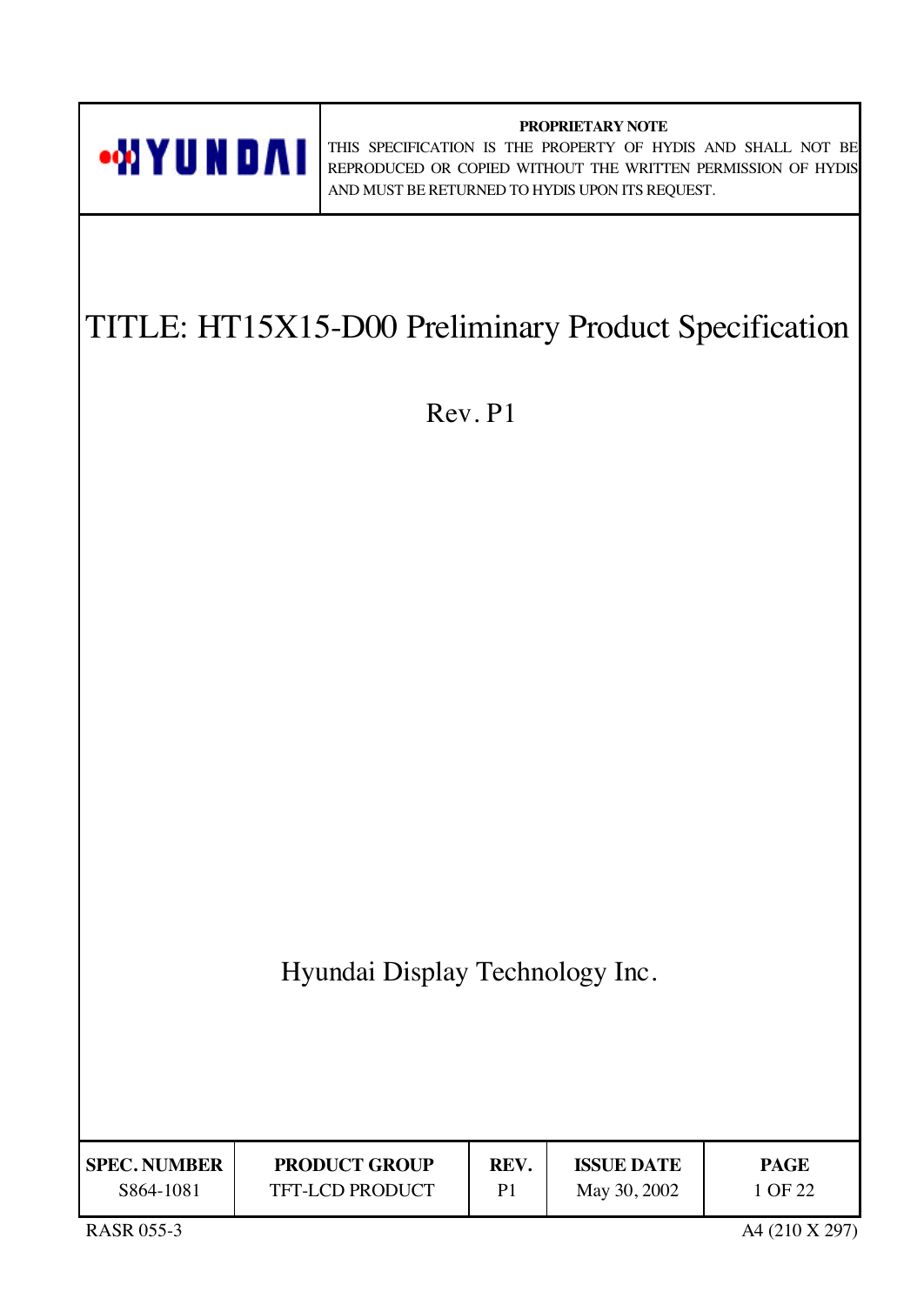TFT-LCD PRODUCT P1 May 30, 2002

### REVISION HISTORY

| REV.                                                       | ECN NO.             |  | <b>DESCRIPTION OF CHANGES</b>                            | <b>DATE</b>  | <b>PREPARED</b>            |
|------------------------------------------------------------|---------------------|--|----------------------------------------------------------|--------------|----------------------------|
| PO                                                         |                     |  | <b>Initial Release</b>                                   | OCT. 26, '01 | <b>D.J.LEE</b>             |
| P <sub>1</sub>                                             |                     |  | 1. Supply Power Current(Typ./Max.)                       | May 30, '02  | <b>D.J.LEE</b>             |
|                                                            |                     |  | $460$ (mA)/ 650(mA) $\rightarrow$ 500(mA)/ 730(mA)       |              |                            |
|                                                            |                     |  | 2. Power Consumption                                     |              |                            |
|                                                            |                     |  | 1) Logic: $1.5(W) \rightarrow 1.6(W)$                    |              |                            |
|                                                            |                     |  | 2) Lamp: $14.5(W) \rightarrow 13.0(W)$                   |              |                            |
|                                                            |                     |  | 3) Total: $16.0(W) \rightarrow 14.6(W)$                  |              |                            |
|                                                            |                     |  | 3. Viewing Angle                                         |              |                            |
|                                                            |                     |  | 1) U/D(CR>5): 45/80 Typ. $\rightarrow$ 50/80 Typ.        |              |                            |
|                                                            |                     |  | 2) U/D(CR>10): 40/55 Typ. $\rightarrow$ 45/65 Typ        |              |                            |
|                                                            |                     |  | 4. C/R: 450:1 Typ. $\rightarrow$ 500:1 Typ.              |              |                            |
|                                                            |                     |  | 5. Brightness: $400(Nits)Typ. \rightarrow 450(Nits)Typ.$ |              |                            |
|                                                            |                     |  | 6. Color Coordinate                                      |              |                            |
|                                                            |                     |  | 1) Wx/Wy: 0.311/0.338 $\rightarrow$ 0.304/0.347          |              |                            |
|                                                            |                     |  | 2) Rx/Ry: $0.649/0.333 \rightarrow 0.629/0.350$          |              |                            |
|                                                            |                     |  | 3) Gx/Gy: $0.274/0.612 \rightarrow 0.267/0.613$          |              |                            |
|                                                            |                     |  | 4) By: $0.075 \rightarrow 0.083$                         |              |                            |
|                                                            |                     |  | 7. B/L Lamp Cable: $73$ (mm) $\rightarrow$ 180(mm)       |              |                            |
|                                                            |                     |  | 8. Lamp Life mistake in writing                          |              |                            |
|                                                            |                     |  | : 40,000hrs Min. $\rightarrow$ 50,000hrs Min.            |              |                            |
|                                                            |                     |  |                                                          |              |                            |
|                                                            |                     |  |                                                          |              |                            |
|                                                            |                     |  |                                                          |              |                            |
|                                                            |                     |  |                                                          |              |                            |
|                                                            |                     |  |                                                          |              |                            |
|                                                            |                     |  |                                                          |              |                            |
|                                                            |                     |  |                                                          |              |                            |
|                                                            |                     |  |                                                          |              |                            |
|                                                            |                     |  |                                                          |              |                            |
|                                                            |                     |  |                                                          |              |                            |
|                                                            |                     |  |                                                          |              |                            |
|                                                            |                     |  |                                                          |              |                            |
|                                                            |                     |  |                                                          |              |                            |
|                                                            | <b>SPEC. NUMBER</b> |  | <b>SPEC. TITLE</b>                                       |              | <b>PAGE</b>                |
| S864-1081<br>HT15X15-D00 Preliminary Product Specification |                     |  |                                                          |              | OF<br>$\overline{2}$<br>22 |
| <b>RASR 056-1</b>                                          |                     |  |                                                          |              | A4 (210 X 297)             |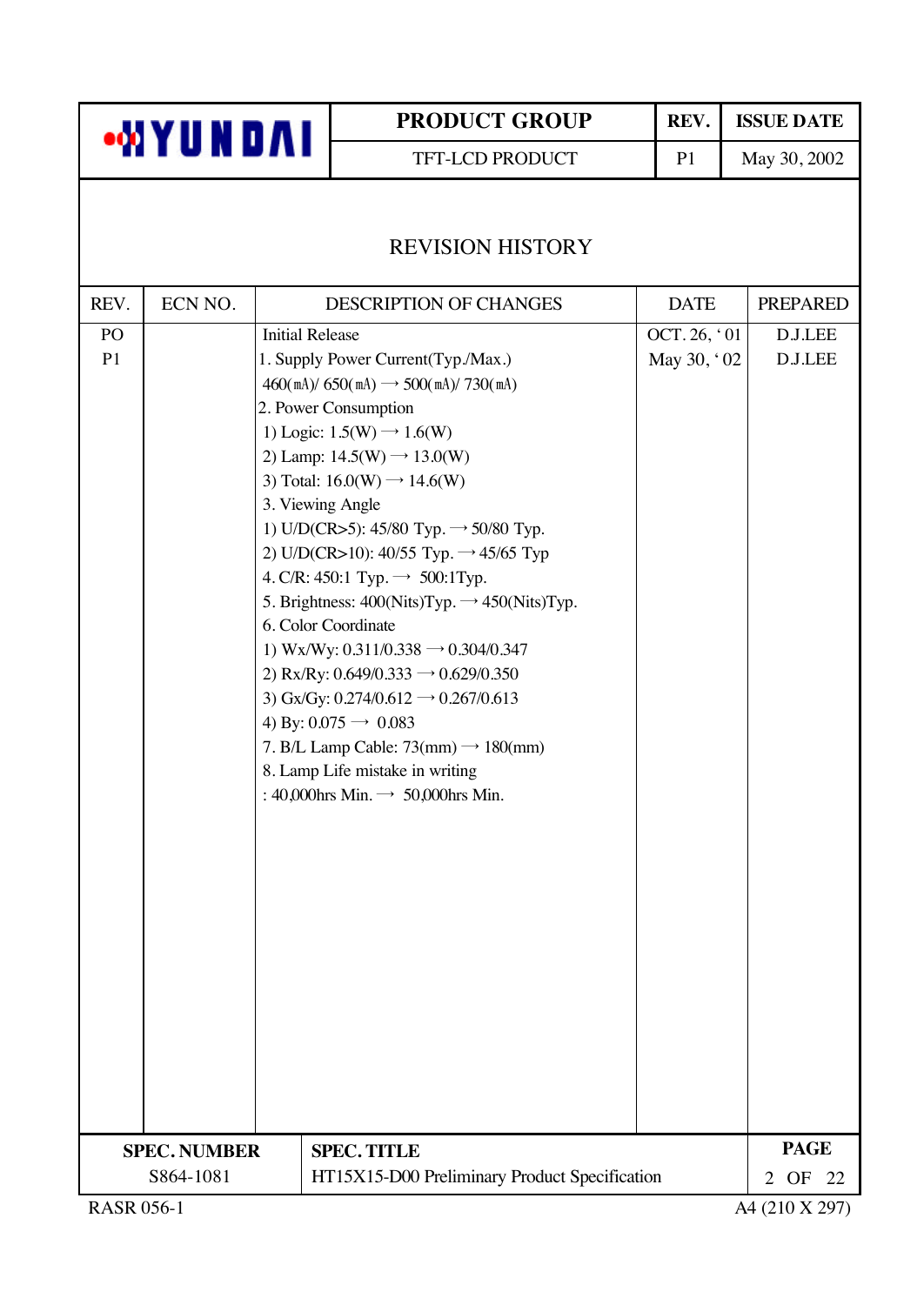| <b>WYUNDAI</b> |  |
|----------------|--|
|----------------|--|

TFT-LCD PRODUCT P1 May 30, 2002

### **Contents**

| No.  | Item                                                  | Page           |
|------|-------------------------------------------------------|----------------|
| 1.0  | General Description                                   | $\overline{4}$ |
| 2.0  | <b>Absolute Maximum Ratings</b>                       | 5              |
| 3.0  | <b>Electrical Specifications</b>                      | 6              |
| 4.0  | <b>Optical Specifications</b>                         | 7              |
| 5.0  | Interface Connection                                  | 9              |
| 6.0  | <b>Signal Timing Specifications</b>                   | 11             |
| 7.0  | Signal Timing Waveforms of interface signal (DE mode) | 13             |
| 8.0  | Input Signals, Display Colors & Gray Scale of Colors  | 14             |
| 9.0  | <b>Power Sequence</b>                                 | 15             |
| 10.0 | Mechanical Characteristics                            | 16             |
| 11.0 | <b>Reliability Test</b>                               | 17             |
| 12.0 | Handling & Cautions                                   | 18             |
| 13.0 | Appendix                                              | 19             |

| <b>SPEC. NUMBER</b> | <b>SPEC. TITLE</b>                            | PAGE           |  |
|---------------------|-----------------------------------------------|----------------|--|
| S864-1081           | HT15X15-D00 Preliminary Product Specification | ΩF             |  |
| <b>RASR 057-1</b>   |                                               | A4 (210 X 297) |  |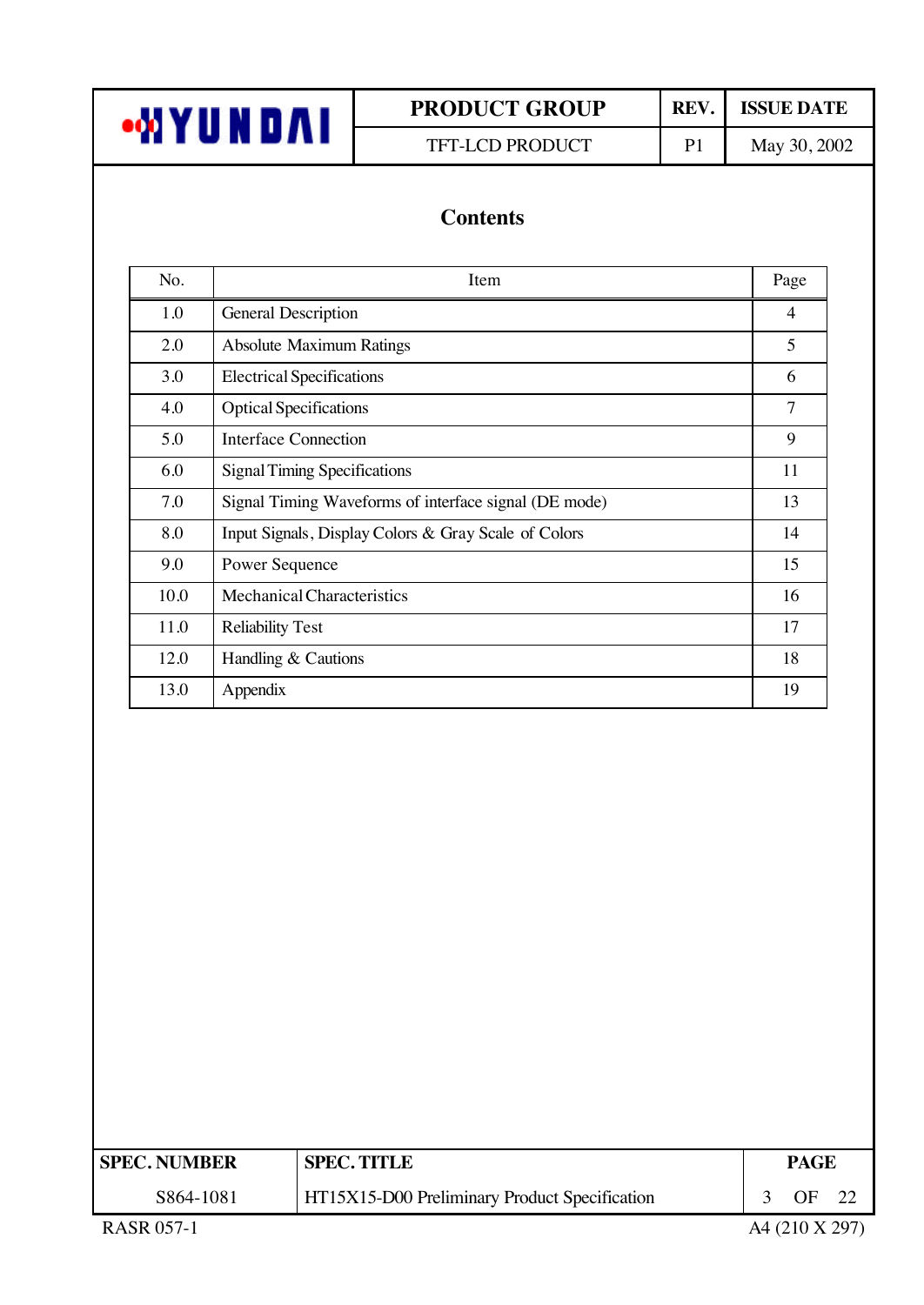| ı   | <b>PRODUCT GROUP</b>   | <b>REV</b> | <b>ISSUE DATE</b> |
|-----|------------------------|------------|-------------------|
| . . | <b>TFT-LCD PRODUCT</b> | P1         | May 30, 2002      |

#### **1.0 GENERAL DESCRIPTION**

#### 1.1 Introduction

HT15X15-D00 is a color active matrix TFT LCD module using amorphous silicon TFT's (Thin Film Transistors) as an active switching devices. This module has a 15.0 inch diagonally measured active area with XGA resolutions (1024 horizontal by 768 vertical pixel array). Each pixel is divided into RED, GREEN, BLUE dots which are arranged in vertical stripe and this module can display 16,194,277 colors. The TFT-LCD panel used for this module is a low reflection and higher color type.



#### 1.2 Features

- **IVDS** Interface with 1pixel / clock
- $\bullet$  High-speed response
- l 8-bit color depth, Display 16,194,277 colors
- $\bullet$  Incorporated edge type back-light (Four lamps)
- l High luminance and contrast ratio, low reflection and wide viewing angle
- $\bullet$  DE (Data Enable) mode only

#### 1.3 Applications

- LCD TV & AV System
- **•** Display Terminals & Monitors

| <b>SPEC. NUMBER</b> | <b>SPEC. TITLE</b>                                   | <b>PAGE</b> |  |
|---------------------|------------------------------------------------------|-------------|--|
| S864-1081           | <b>HT15X15-D00 Preliminary Product Specification</b> | OF          |  |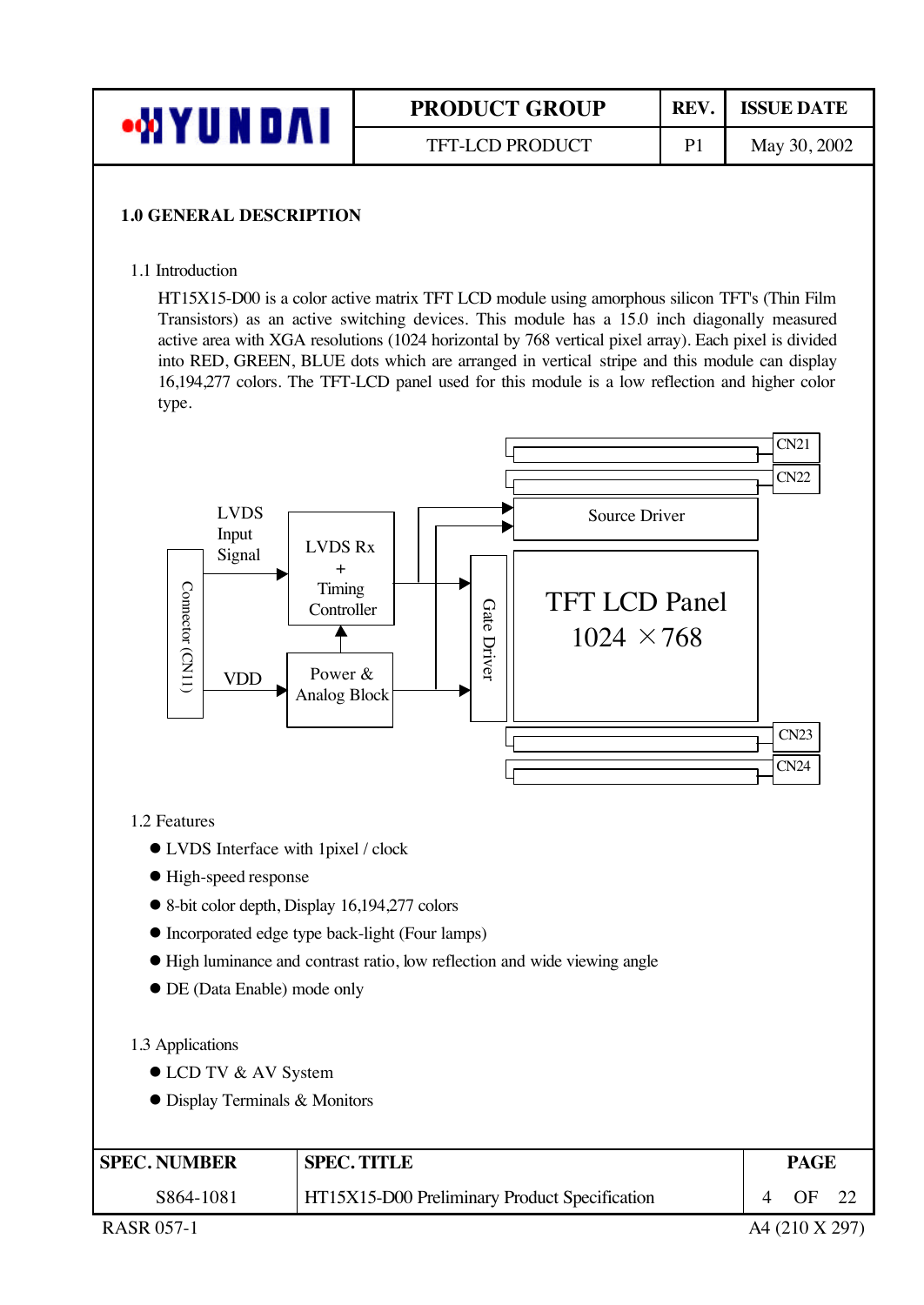| <b>PRODUCT GROUP</b> | <b>REV</b> | <b>ISSUE DATE</b> |
|----------------------|------------|-------------------|
| TFT-LCD PRODUCT      | P1         | May 30, 2002      |

#### 1.4 General Specifications

| Parameter           | Specification                                    | Unit   | Remarks |
|---------------------|--------------------------------------------------|--------|---------|
| Active area         | 304.128 (H) $\times$ 228.096(V)                  | mm     |         |
| Number of pixels    | $1024(H) \times 768(V)$                          | pixels |         |
| Pixel pitch         | $0.297(H) \times 0.297(V)$                       | mm     |         |
| Pixel arrangement   | <b>RGB</b> Vertical stripe                       |        |         |
| Display colors      | 16,194,277                                       | colors |         |
| Display mode        | Normally white                                   |        |         |
| Dimensional outline | 331.6(H) $\times$ 254.7(V) $\times$ 12.7(D) typ. | mm     |         |
| Weight              | 1,250 max.                                       | gram   |         |
| Back-light          | Top/Bottom edge side 4-CCFL type                 |        | Note 1  |
| Surface treatment   | Haze 25, Anti-glare & hard-coating (3H)          |        |         |

Note: 1. CCFL (Cold Cathode Fluorescent Lamp)

#### **2.0 ABSOLUTE MAXIMUM RATINGS**

The followings are maximum values which, if exceed, may cause faulty operation or damage to the unit.

 $[VSS = GND = 0V]$ 

| Parameter                      | Symbol    | Min              | Max           | Unit | Remarks            |
|--------------------------------|-----------|------------------|---------------|------|--------------------|
| Power Input Voltage            | $V_{DD}$  | $VSS-0.3$        | 4.0           | V    | $Ta = 25^{\circ}C$ |
| Logic Input Voltage            | $V_{IN}$  | $VSS-0.3$        | $V_{DD}$ +0.3 | V    |                    |
| <b>Back-light Lamp Current</b> | $I_{BL}$  | 3                | 7             | mA   |                    |
| Back-light lamp Frequency      | $F_{L}$   | 40               | 80            | KHz  |                    |
| <b>Operating Temperature</b>   | $T_{OP}$  | $\boldsymbol{0}$ | $+50$         | Ĉ    |                    |
| (Humidity)                     | <b>RH</b> |                  | 80            | $\%$ | $\leq 40$ ℃        |
| <b>Storage Temperature</b>     | $T_{ST}$  | $-20$            | $+60$         | Ĉ    |                    |
| (Humidity)                     | <b>RH</b> |                  | 90            | $\%$ | $\leq 40$ ℃        |
|                                |           |                  |               |      |                    |
|                                |           |                  |               |      |                    |

| <b>SPEC. NUMBER</b> | <b>SPEC. TITLE</b>                            | <b>PAGE</b> |  |
|---------------------|-----------------------------------------------|-------------|--|
| S864-1081           | HT15X15-D00 Preliminary Product Specification | ΩE          |  |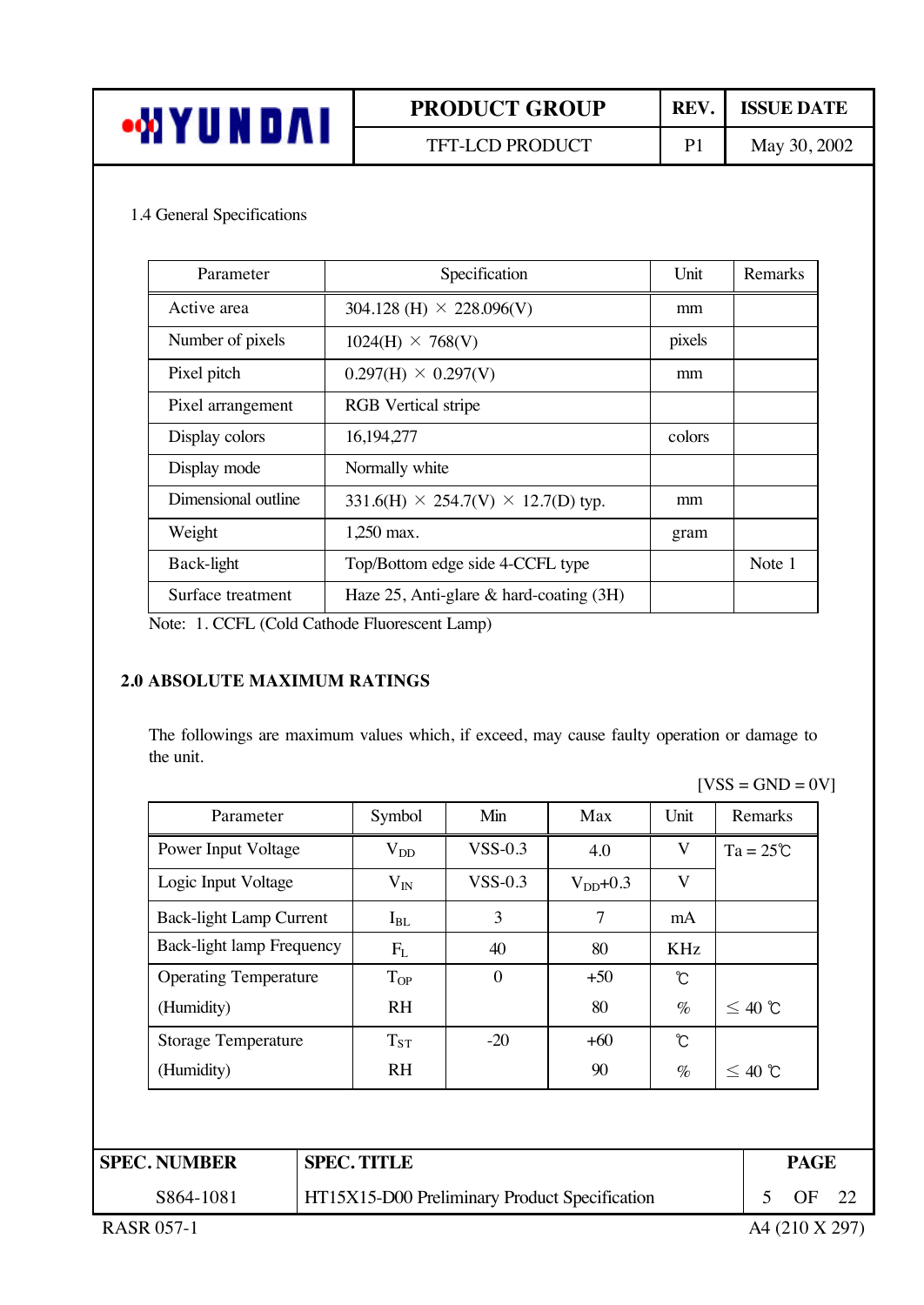

### TFT-LCD PRODUCT P1 May 30, 2002

#### **3.0 ELECTRICAL SPECIFICATIONS**

 $[Ta = 25 \pm 2\degree C]$ 

| Parameter                                          | Min          | Typ                      | Max                      | Unit | Remarks                 |                             |
|----------------------------------------------------|--------------|--------------------------|--------------------------|------|-------------------------|-----------------------------|
| <b>Power Supply Voltage</b>                        | $V_{DD}$     | 3.0                      | 3.3                      | 3.6  | V                       |                             |
| Power Supply Current                               | $I_{DD}$     |                          | 500                      | 730  | mA                      | Note1                       |
| Permissible Input Ripple Voltage                   | $V_{RF}$     | $\blacksquare$           | $\equiv$                 | 100  | mV                      | $V_{DD} = 3.3V$             |
| High Level Differential Input<br>Threshold Voltage |              | $\overline{\phantom{a}}$ | $+100$                   | mV   | Vcm                     |                             |
| Low Level Differential Input<br>Threshold Voltage  | $\rm V_{II}$ | $-100$                   | $\overline{\phantom{a}}$ |      | mV                      | $= 1.2V$ typ.               |
| <b>Back-light Lamp Voltage</b>                     | $\rm V_{BL}$ |                          | 540                      |      | $V_{rms}$               |                             |
| <b>Back-light Lamp Current</b>                     | $I_{BL}$     | 3.0                      | 6.0                      | 7.0  | mA <sub>rm</sub>        |                             |
| <b>Back-light Lamp Frequency</b>                   | $F_{L}$      | 40                       |                          | 80   | <b>KHz</b>              | Note 2                      |
| Lamp Start Voltage                                 |              |                          |                          | 950  | $V_{rms}$               | $25^{\circ}$ , Note 3       |
|                                                    |              |                          |                          | 1150 | $V_{rms}$               | 0°C, Note 3                 |
| Lamp Life                                          | 50,000       |                          |                          | hrs  | $I_{BL} = 3.0 - 7.0$ mA |                             |
|                                                    | $P_D$        |                          | 1.6                      |      | W                       |                             |
| Power Consumption                                  | $P_{BL}$     |                          | 13.0                     |      | W                       | $I_{BL} = 6.0mA,$<br>Note 4 |
|                                                    | $P_{total}$  |                          | 14.6                     |      | W                       |                             |

Notes:

1. The supply voltage is measured and specified at the interface connector of LCM.

The current draw and power consumption specified is for  $VDD = 3.3V$ , Frame rate = 75Hz and Clock frequency = 78.75MHz.

Test Pattern of power supply current

- a) Typ : Vertical color bar pattern
- b) Max : Gray 28 @ Vertical 2 Skip line pattern
- 2. The lamp frequency should be selected as different as possible from the horizontal synchronous frequency and its harmonics to avoid interference, which may cause line flow on the display
- 3. The voltage above this value should be applied to the lamps for more than 1 second to startup. Otherwise the lamps may not to be turned on.
- 4. Calculated value for reference ( $V_{BL} \times I_{BL}$ )  $\times$  4 excluding inverter loss.

| <b>SPEC. NUMBER</b> | <b>SPEC. TITLE</b>                            | PAGE |    |  |
|---------------------|-----------------------------------------------|------|----|--|
| S864-1081           | HT15X15-D00 Preliminary Product Specification |      | ΩE |  |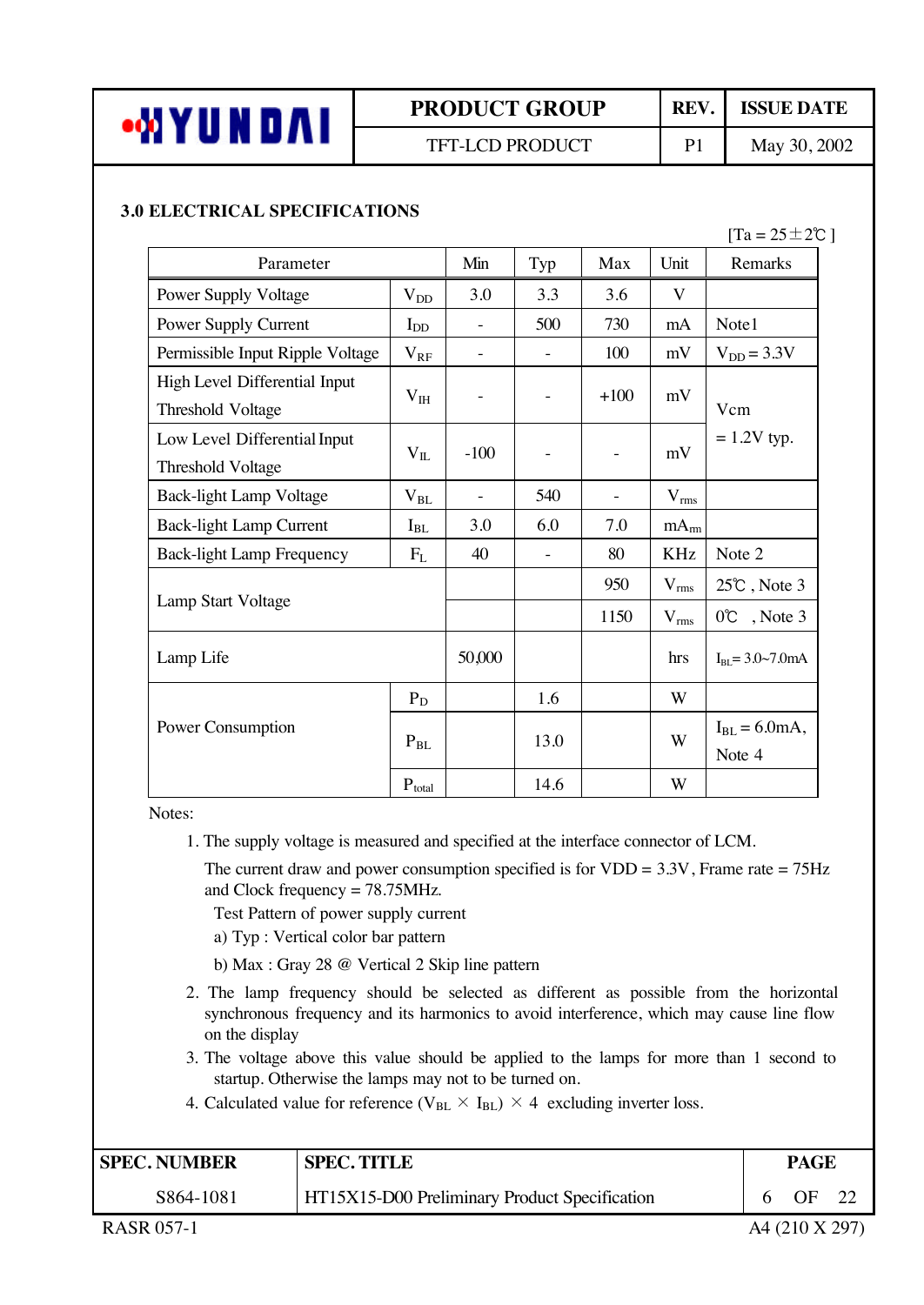| •MYUNDAI |
|----------|
|----------|

TFT-LCD PRODUCT P1 May 30, 2002

#### **4.0 OPTICAL SPECIFICATIONS**

The measurement shall be executed after 30 minutes warm-up period.

Measuring equipment: TOPCON-BM5.

|                          | Parameter                  | Symbol                    | Condition          | Min                      | Typ      | Max                      | Unit              | Remark |
|--------------------------|----------------------------|---------------------------|--------------------|--------------------------|----------|--------------------------|-------------------|--------|
|                          | Horizontal                 | $\theta_3$                |                    | 70                       | 80       | $\frac{1}{2}$            | Deg               |        |
|                          |                            | $\theta$ 9                | CR > 5             | 70                       | 80       | $\equiv$                 | Deg               |        |
|                          | Vertical                   | $\Theta_{12}$             |                    | 40                       | 50       |                          | Deg               |        |
| Viewing                  |                            | $\Theta$ $_6$             |                    | 70                       | 80       |                          | Deg               |        |
| Angle                    | Horizontal                 | $\theta_3$                |                    | 60                       | 65       |                          | Deg               | Note 1 |
|                          |                            | $\theta$ 9                | CR > 10            | 60                       | 65       |                          | Deg               |        |
|                          | Vertical                   | $\Theta_{12}$             |                    | 35                       | 45       | $\overline{\phantom{0}}$ | Deg               |        |
|                          |                            | $\theta_{6}$              |                    | 50                       | 65       | $\overline{a}$           | Deg               |        |
| Luminance contrast ratio |                            | CR                        |                    | $\bar{\phantom{a}}$      | 500      | $\overline{a}$           |                   | Note 2 |
| Luminance of white       |                            | $Y_L$                     |                    | <b>TBD</b>               | 450      | $\Box$                   | cd/m <sup>2</sup> | Note 3 |
|                          | White luminance uniformity |                           |                    |                          | $\equiv$ | 1.4                      |                   | Note 4 |
|                          | White                      | $\mathbf{X} \mathbf{W}$   |                    | $\blacksquare$           | 0.304    | $\frac{1}{2}$            |                   | Note 5 |
|                          |                            | <b>yw</b>                 |                    | $\equiv$                 | 0.347    | $\Box$                   |                   |        |
|                          | Red                        | $\mathbf{X}_{\textrm{R}}$ | $\Theta = 0^\circ$ | $\blacksquare$           | 0.629    | $\frac{1}{2}$            |                   |        |
| Color Cord.              |                            | <b>y</b> <sub>R</sub>     | (Center)           | $\Box$                   | 0.350    | $\Box$                   |                   |        |
|                          | Green<br>Blue              | $\mathbf{X}_{\mathbf{G}}$ | Normal             | $\overline{\phantom{a}}$ | 0.267    | $\overline{a}$           |                   |        |
|                          |                            | $y_G$                     | Viewing            | $\Box$                   | 0.613    | $\overline{a}$           |                   |        |
|                          |                            | $\mathbf{X}_{\text{B}}$   | Angle              | $\equiv$                 | 0.141    | $\equiv$                 |                   |        |
|                          |                            | yв                        |                    | $\blacksquare$           | 0.083    |                          |                   |        |
| Color Reproduction       |                            |                           |                    | 70                       |          |                          | $\%$              |        |
| Response time            | Ttotal<br>$(Tr + Td)$      | Ttotal                    |                    | $\overline{\phantom{0}}$ | 20       | $\overline{\phantom{0}}$ | msec              | Note 6 |
| Cross talk               |                            | <b>CT</b>                 |                    |                          |          | 2.0                      | $\%$              | Note 7 |

[VDD=3.3V, Frame rate=60Hz, Clock=65MHz,  $I_{BL} = 6.5$ mA, Ta = 25 $\pm$ 2°C ]

HT15X15-D00 Preliminary Product Specification 7 OF 22

S864-1081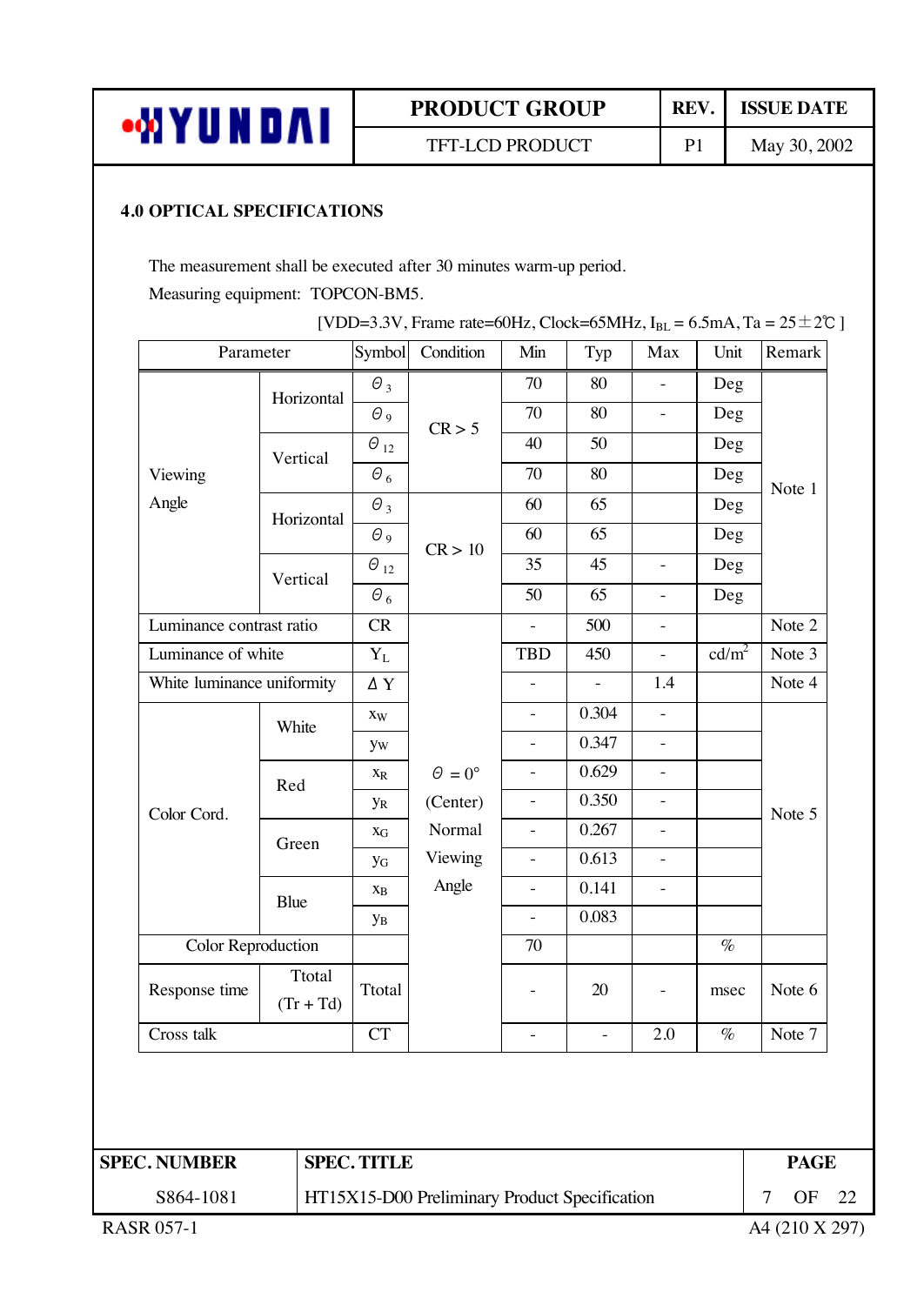| ∙MYUND∧I | <b>PRODUCT GROUP</b>   | REV. | <b>ISSUE DATE</b> |
|----------|------------------------|------|-------------------|
|          | <b>TFT-LCD PRODUCT</b> |      | May 30, 2002      |

Note:

1. Viewing angle is the angle at which the contrast ratio is greater than 5 or 10. The viewing are determined for the horizontal or 3, 9 o' clock direction and the vertical or 6, 12 o' clock direction with respect to the optical axis which is normal to the LCD surface (see FIGURE 1 shown in Appendix).

2. Contrast measurements shall be made at viewing angle of  $\theta = 0^{\circ}$  and at the center of the LCD surface. Luminance shall be measured with all pixels in the view field set first to white, then to the dark (black) state. (See FIGURE 1 shown in Appendix) Luminance Contrast Ratio (CR) is defined mathematically.

 $CR =$  Luminance when displaying a white raster Luminance when displaying a black raster

3. Luminance of white is defined as a center point(#1) on LCD surface. Luminance shall be measured with all pixels in the view field set first to white. This measurement shall be taken at the locations shown in FIGURE 2 for a total of the measurements per display.

4. The White luminance uniformity on LCD surface is then expressed as :  $\Delta Y =$  Maximum Luminance of 13 points / Minimum Luminance of 13 points (see FIGURE 2 shown in Appendix).

5. The color chromaticity coordinates specified in Table 4 shall be calculated from the spectral data measured with all pixels first in red, green, blue and white. Measurements shall be made at the center of the panel.

6. The electro-optical response time measurements shall be made as FIGURE 3 shown in Appendix by switching the "data" input signal ON and OFF. The times needed for the luminance to change from 10% to 90% is Td, and 90% to 10% is Tr.

7. Cross-Talk of one area of the LCD surface by another shall be measured by comparing the luminance  $(Y_A)$  of a 25mm diameter area, with all display pixels set to a gray level, to the luminance  $(Y_B)$  of that same area when any adjacent area is driven dark. (See FIGURE 4 shown in Appendix).

| <b>SPEC. NUMBER</b> | <b>SPEC. TITLE</b>                            | PAGE |  |
|---------------------|-----------------------------------------------|------|--|
| S864-1081           | HT15X15-D00 Preliminary Product Specification | ΩE   |  |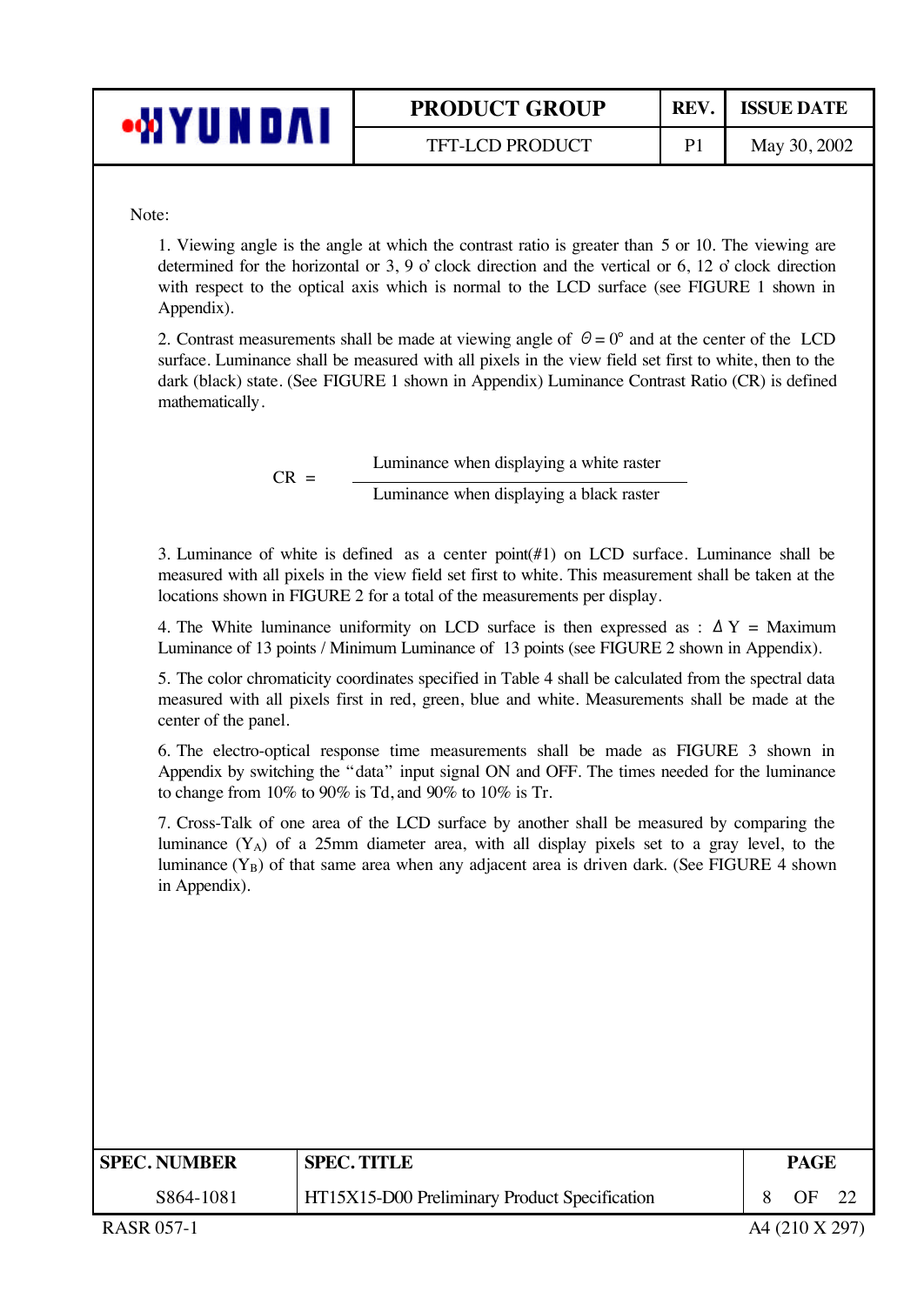

TFT-LCD PRODUCT P1 May 30, 2002

#### **5.0 INTERFACE CONNECTION**

#### 5.1 Electrical Interface

- 
- 

### CN1 Interface connector : DF14H-20P-1.25H (HIROSE) or equivalent

# User side connector : DF14-20S-1.25C (HIROSE) or equivalent

| Pin No         | Symbol             | Function                         | Remark       |
|----------------|--------------------|----------------------------------|--------------|
| $\mathbf{1}$   | VDD1               | Power Supply: +3.3V              |              |
| $\overline{2}$ | VDD <sub>2</sub>   | Power Supply: +3.3V              |              |
| $\overline{3}$ | <b>VSS</b>         | Ground                           |              |
| $\overline{4}$ | <b>VSS</b>         | Ground                           |              |
| 5              | RINO-              | LVDS Negative data signal (-)    | Tx pin $#48$ |
| 6              | $RIN0+$            | LVDS Positive data signal $(+)$  | Tx pin $#47$ |
| $\overline{7}$ | <b>VSS</b>         | Ground                           |              |
| 8              | $RIN1-$            | LVDS Negative data signal (-)    | Tx pin $#46$ |
| 9              | $RIN1+$            | LVDS Positive data signal $(+)$  | Tx pin $#45$ |
| 10             | <b>VSS</b>         | Ground                           |              |
| 11             | RIN2-              | LVDS Negative data signal (-)    | Tx pin $#42$ |
| 12             | $RIN2+$            | LVDS Positive data signal $(+)$  | Tx pin $#41$ |
| 13             | <b>VSS</b>         | Ground                           |              |
| 14             | <b>RCLKIN-</b>     | LVDS Negative clock signal (-)   | Tx pin $#40$ |
| 15             | RCLKIN+            | LVDS Positive clock signal $(+)$ | Tx pin $#39$ |
| 16             | <b>VSS</b>         | Ground                           |              |
| 17             | RIN <sub>3</sub> - | LVDS Negative data signal (-)    | Tx pin $#38$ |
| 18             | $RIN3+$            | LVDS Positive data signal $(+)$  | Tx pin $#37$ |
| 19             | <b>VSS</b>         | Ground                           |              |
| 20             | NC                 | Reserved                         |              |

| <b>SPEC. NUMBER</b> | <b>SPEC. TITLE</b>                                   | <b>PAGE</b> |    |  |
|---------------------|------------------------------------------------------|-------------|----|--|
| S864-1081           | <b>HT15X15-D00 Preliminary Product Specification</b> |             | ΩF |  |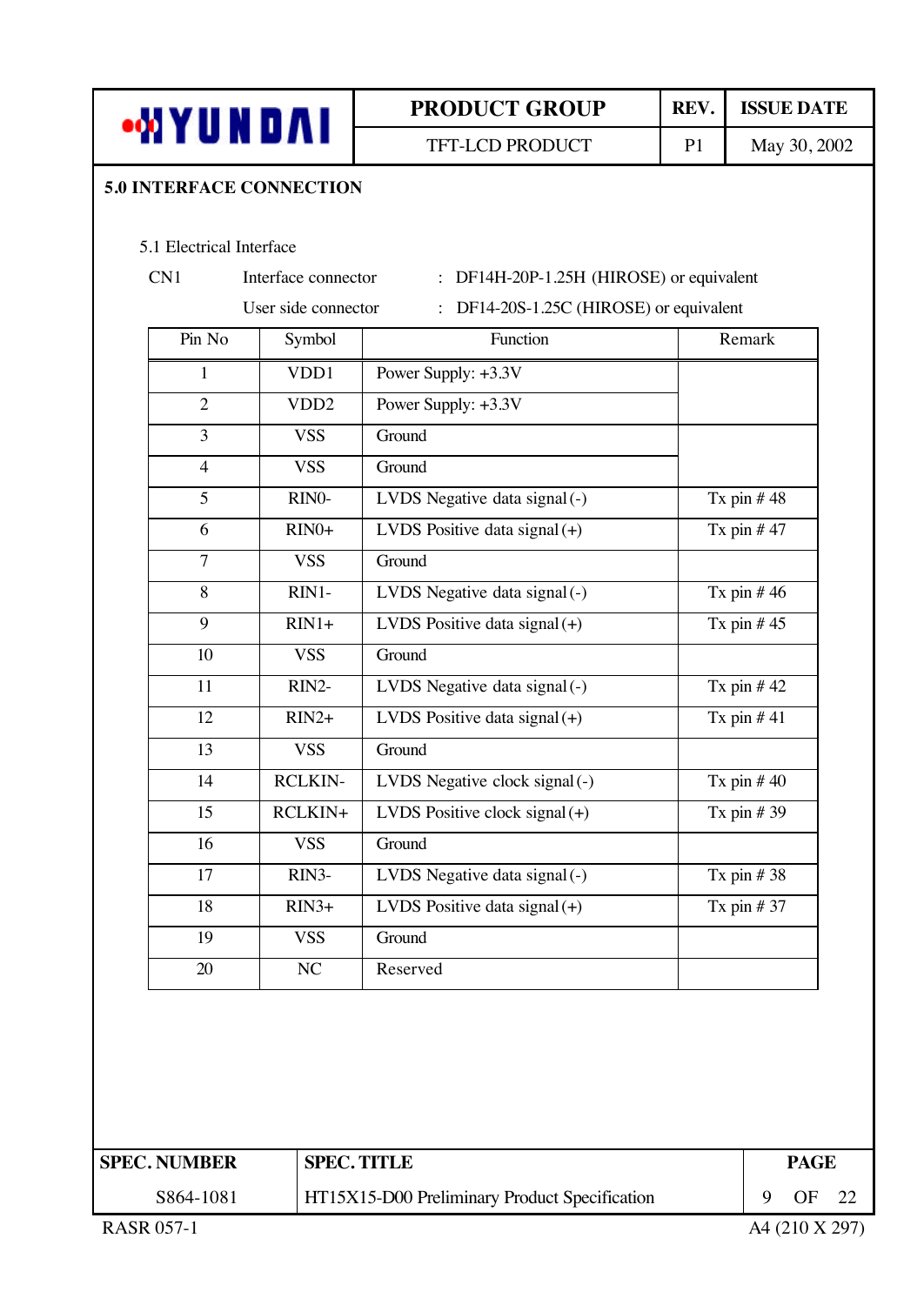| m V<br>0 A I | <b>PRODUCT GROUP</b>   | <b>REV</b>            | <b>ISSUE DATE</b> |
|--------------|------------------------|-----------------------|-------------------|
|              | <b>TFT-LCD PRODUCT</b> | $\mathbf{P}^{\prime}$ | May 30, 2002      |

### 5.2 LVDS Interface

LVDS Transmitter: THC63LVDM83A or equivalent.

| Input               |                | Transmitter        | Interface     |                                               | DF14H-20P-1.25H |                       |  |
|---------------------|----------------|--------------------|---------------|-----------------------------------------------|-----------------|-----------------------|--|
| signal              | Pin No         | Pin No             | System $(Tx)$ | $TFT-LCD (Rx)$                                | Pin No.         | Remark                |  |
| R <sub>0</sub>      | 51             |                    |               |                                               |                 |                       |  |
| R1                  | 52             |                    |               |                                               |                 |                       |  |
| R2                  | 54             | 48                 | $OUT0-$       | $IN0-$                                        | 5               |                       |  |
| R3                  | 55             | 47                 | $OUT0+$       | $IN0+$                                        | $\sqrt{6}$      |                       |  |
| R4                  | 56             |                    |               |                                               |                 |                       |  |
| R5                  | $\overline{3}$ |                    |               |                                               |                 |                       |  |
| ${\rm G0}$          | $\overline{4}$ |                    |               |                                               |                 |                       |  |
| G1                  | 6              |                    |               |                                               |                 |                       |  |
| G2                  | $\overline{7}$ |                    |               |                                               |                 |                       |  |
| G <sub>3</sub>      | 11             | 46                 | OUT1-         | $IN1-$                                        | $\, 8$          |                       |  |
| G4                  | 12             | 45                 | $OUT1+$       | $IN1+$                                        | 9               |                       |  |
| G <sub>5</sub>      | 14             |                    |               |                                               |                 |                       |  |
| B <sub>0</sub>      | 15             |                    |               |                                               |                 |                       |  |
| B1                  | 19             |                    |               |                                               |                 |                       |  |
| B2                  | 20             |                    |               |                                               |                 |                       |  |
| B <sub>3</sub>      | 22             |                    | 42<br>OUT2-   |                                               |                 |                       |  |
| <b>B4</b>           | 23             |                    |               | $IN2-$                                        | $11\,$          |                       |  |
| B <sub>5</sub>      | 24             | 41                 | $OUT2+$       | $IN2+$                                        | 12              |                       |  |
| <b>HSYNC</b>        | 27             |                    |               |                                               |                 |                       |  |
| <b>VSYNC</b>        | 28             |                    |               |                                               |                 |                       |  |
| $\rm DE$            | $30\,$         |                    |               |                                               |                 |                       |  |
| MCLK                | 31             | 40                 | CLKOUT-       | CLKIN-                                        | 14              |                       |  |
|                     |                | 39                 | CLKOUT+       | CLKIN+                                        | 15              |                       |  |
| R <sub>6</sub>      | 50             |                    |               |                                               |                 |                       |  |
| R7                  | $\overline{2}$ |                    |               |                                               |                 |                       |  |
| G <sub>6</sub>      | $8\,$          | 38                 | $OUT3+$       | $IN3-$                                        | 17              |                       |  |
| G7                  | $10\,$         | 37                 | OUT3-         | $IN3+$                                        | 18              |                       |  |
| <b>B6</b>           | 16             |                    |               |                                               |                 |                       |  |
| B7                  | 18             |                    |               |                                               |                 |                       |  |
| <b>RSVD</b>         | 25             |                    |               |                                               |                 |                       |  |
|                     |                |                    |               |                                               |                 | <b>PAGE</b>           |  |
| <b>SPEC. NUMBER</b> |                | <b>SPEC. TITLE</b> |               |                                               |                 |                       |  |
| S864-1081           |                |                    |               | HT15X15-D00 Preliminary Product Specification |                 | 10<br><b>OF</b><br>22 |  |
| <b>RASR 057-1</b>   |                |                    |               |                                               |                 | A4 (210 X 297)        |  |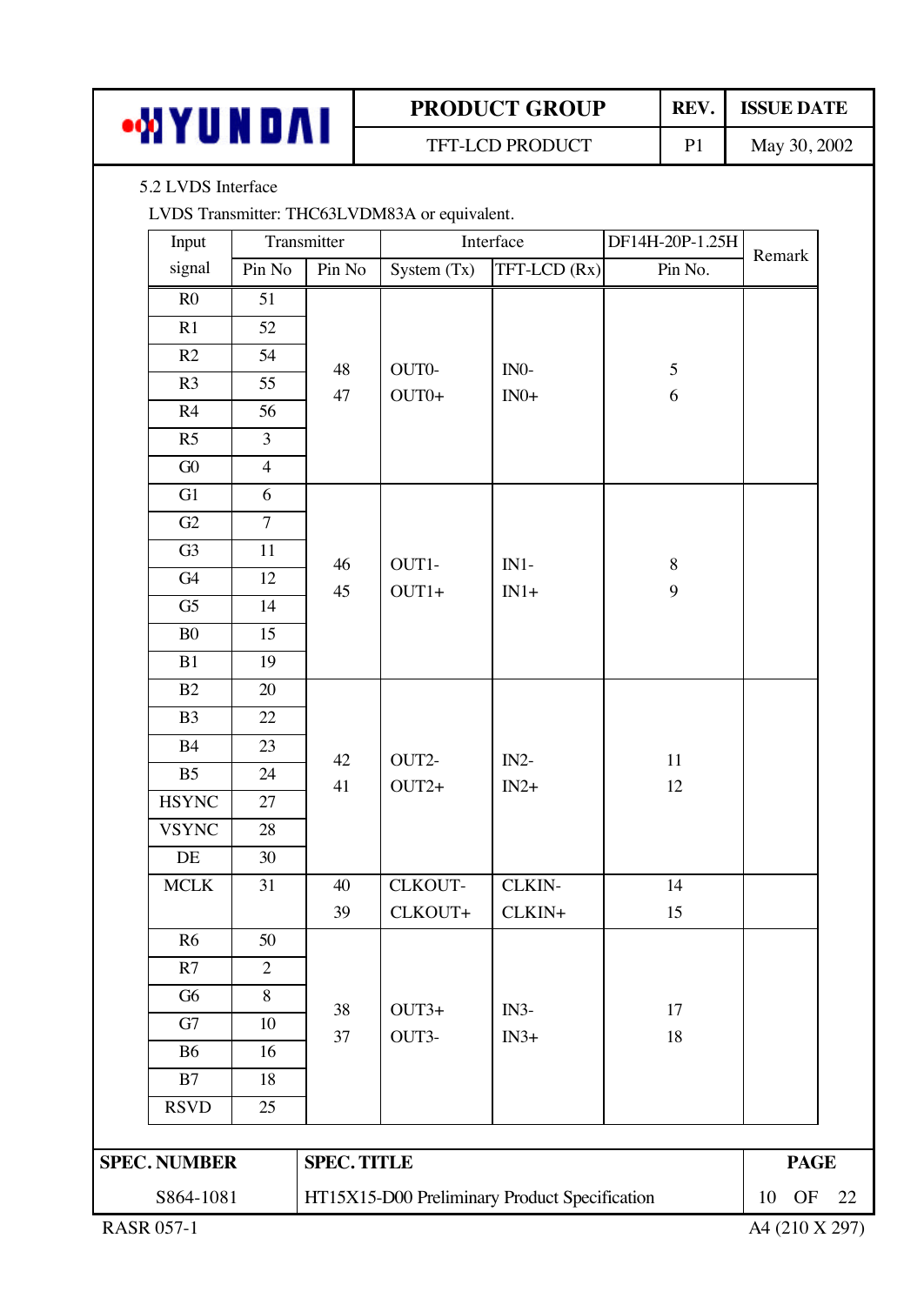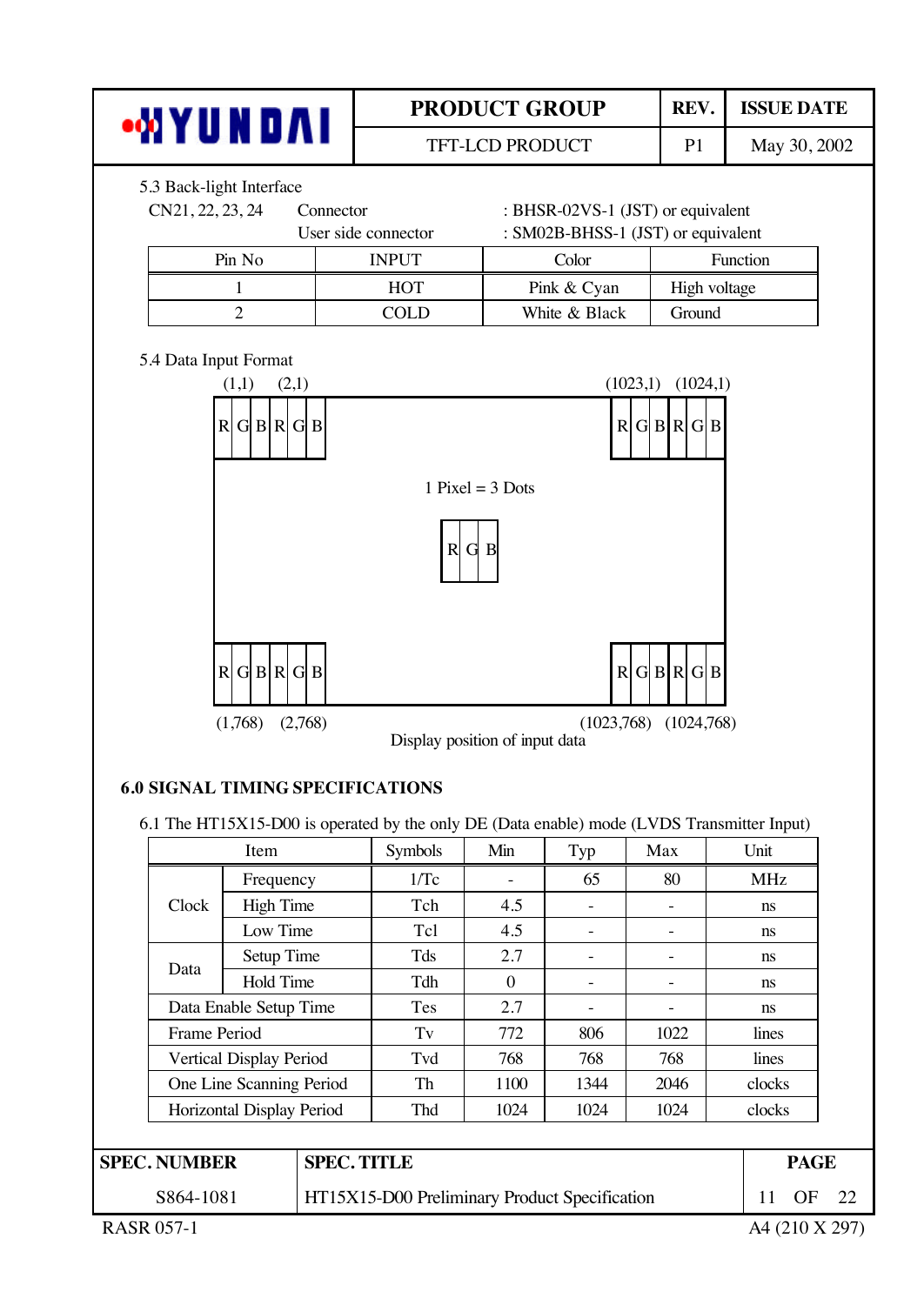| •MYUNDAI | <b>PRODUCT GROUP</b>   | REV.           | <b>ISSUE DATE</b> |
|----------|------------------------|----------------|-------------------|
|          | <b>TFT-LCD PRODUCT</b> | P <sub>1</sub> | May 30, 2002      |

#### 6.2 LVDS Rx interface timing parameter

The specification of the LVDS Rx interface timing parameter

<LVDS Rx Interface Timing Specification>

| Item                | Symbol            | Min           | Typ          | Max           | Unit | Remark |
|---------------------|-------------------|---------------|--------------|---------------|------|--------|
| <b>CLKIN</b> Period | tRCIP             | 12.5          | 15.38        |               | nsec |        |
| Input Data 0        | tRIP1             | $-0.4$        | 0.0          | $+0.4$        | nsec |        |
| Input Data 1        | tRIP <sub>0</sub> | 1*tRICP/7-0.4 | 1*tRICP/7    | 1*tRICP/7+0.4 | nsec |        |
| Input Data 2        | tRIP6             | 2*tRICP/7-0.4 | $2*$ tRICP/7 | 2*tRICP/7+0.4 | nsec |        |
| Input Data 3        | tRIP5             | 3*tRICP/7-0.4 | 3*tRICP/7    | 3*tRICP/7+0.4 | nsec |        |
| Input Data 4        | tRIP4             | 4*tRICP/7-0.4 | 4*tRICP/7    | 4*tRICP/7+0.4 | nsec |        |
| Input Data 5        | tRIP3             | 5*tRICP/7-0.4 | 5*tRICP/7    | 5*tRICP/7+0.4 | nsec |        |
| Input Data 6        | tRIP2             | 6*tRICP/7-0.4 | 6*tRICP/7    | 6*tRICP/7+0.4 | nsec |        |



\* Vdiff = (RINz+)-(RINz-), (RCLKIN+)-(RCLKIN-)

| <b>SPEC. NUMBER</b> | <b>SPEC. TITLE</b>                            | PAGE |  |
|---------------------|-----------------------------------------------|------|--|
| S864-1081           | HT15X15-D00 Preliminary Product Specification | OE   |  |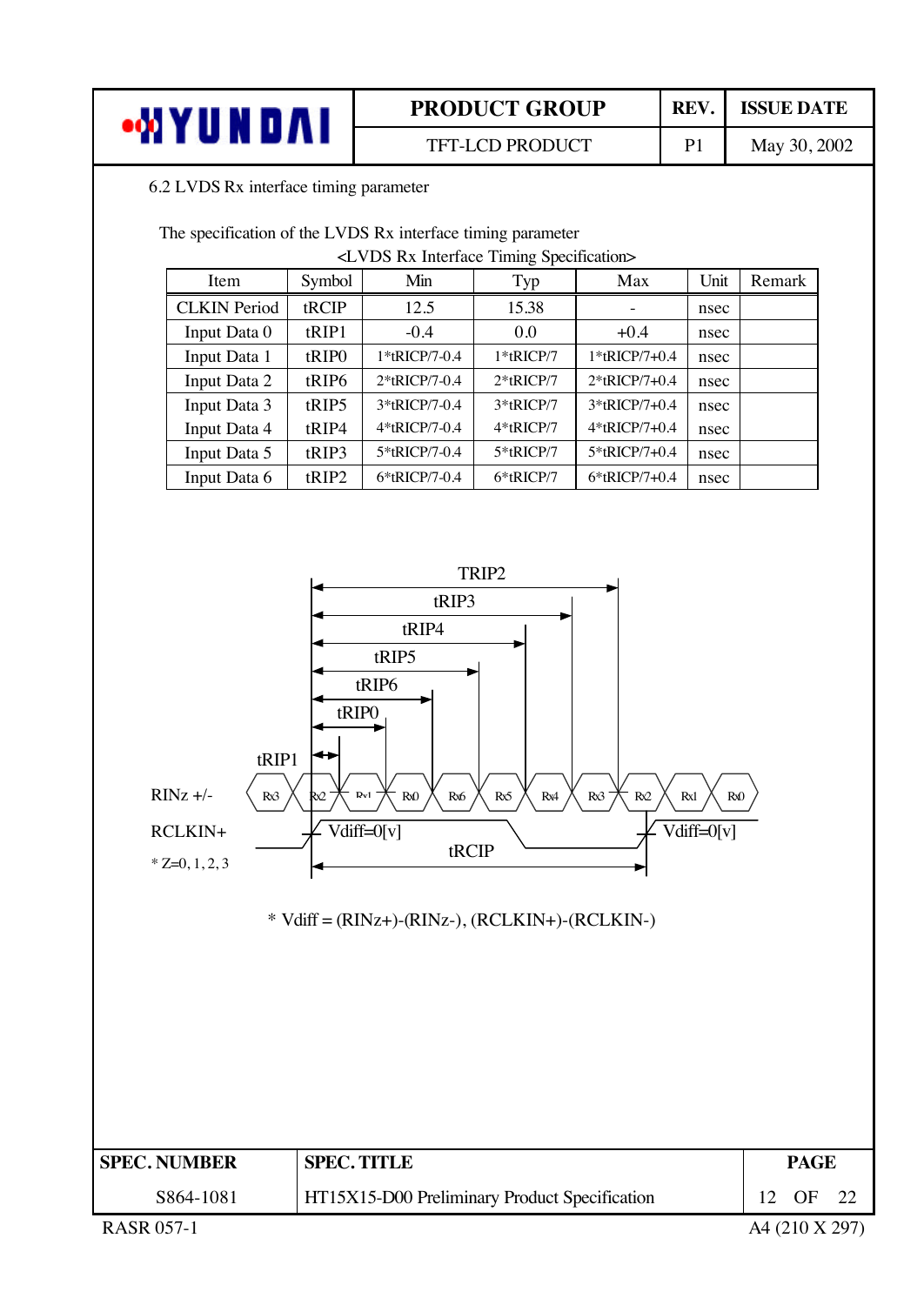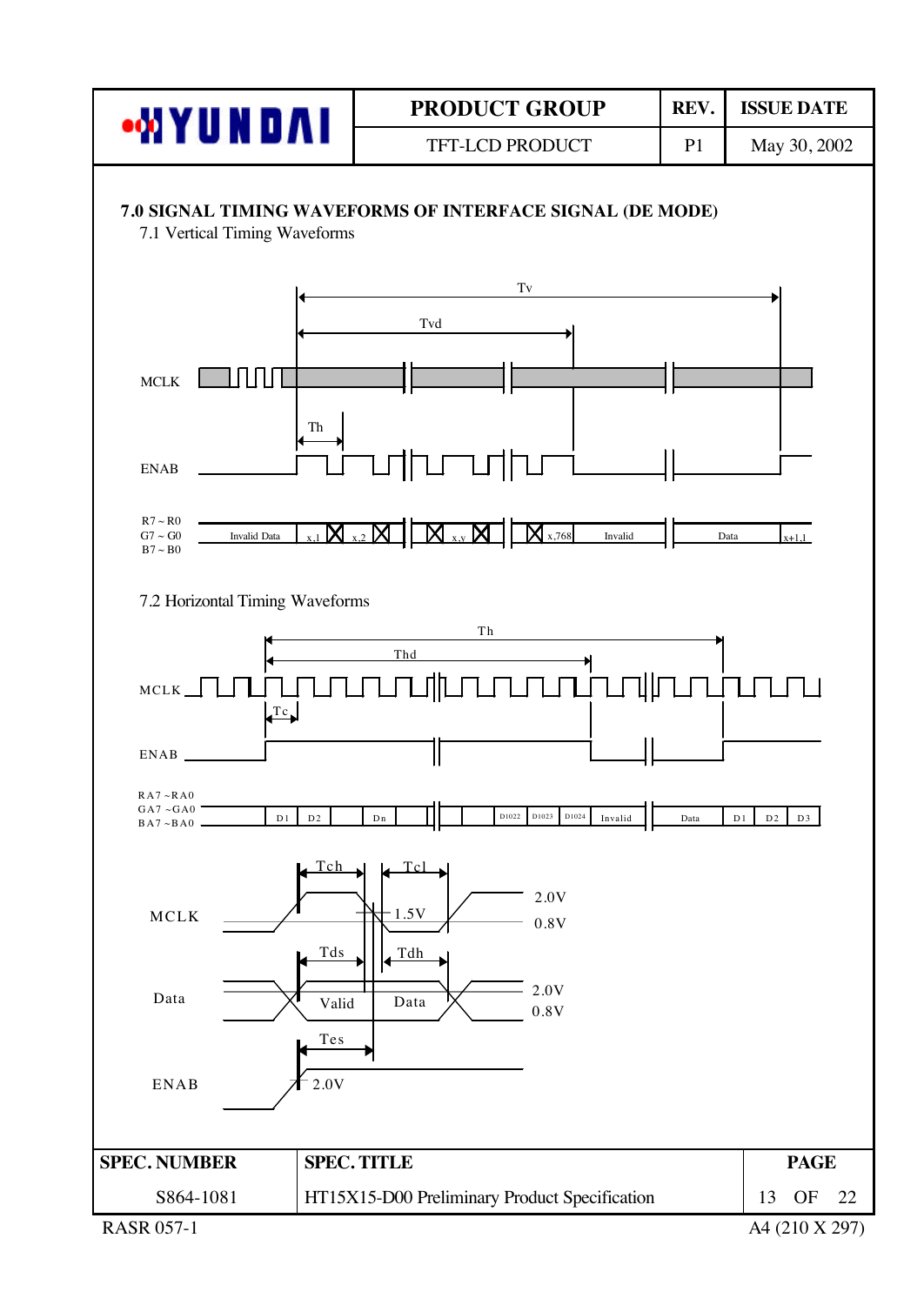

TFT-LCD PRODUCT P1 May 30, 2002

#### **8.0 INPUT SIGNALS, BASIC DISPLAY COLORS & GRAY SCALE OF COLORS**

| Colors & Gray      |                                |                                  |                                  | Red data<br>Green data |                                  |                                  |                                  |                       |                                  |                                               |                                      | Blue data                            |                                      |                                      |                                      |                                      |                                      |                                      |                                      |                                      |                                      |                                      |                                      |                                      |                                      |
|--------------------|--------------------------------|----------------------------------|----------------------------------|------------------------|----------------------------------|----------------------------------|----------------------------------|-----------------------|----------------------------------|-----------------------------------------------|--------------------------------------|--------------------------------------|--------------------------------------|--------------------------------------|--------------------------------------|--------------------------------------|--------------------------------------|--------------------------------------|--------------------------------------|--------------------------------------|--------------------------------------|--------------------------------------|--------------------------------------|--------------------------------------|--------------------------------------|
|                    | Scale                          | R7                               | R6                               | R5                     | R4                               | R3                               | R2                               | R1                    | $\rm R0$                         | G7                                            | ${\bf G6}$                           | G <sub>5</sub>                       | G4                                   | $\mathbb{G}$                         | $\mbox{G2}$                          | G1                                   | ${\bf G}$                            | B7                                   | <b>B6</b>                            | B <sub>5</sub>                       | <b>B4</b>                            | B <sub>3</sub>                       | B2                                   | B1                                   | B <sub>0</sub>                       |
|                    | <b>Black</b>                   | $\mathbf{0}$                     | $\boldsymbol{0}$                 | $\mathbf{0}$           | $\boldsymbol{0}$                 | $\boldsymbol{0}$                 | $\boldsymbol{0}$                 | $\mathbf{0}$          | $\mathbf{0}$                     | $\boldsymbol{0}$                              | $\boldsymbol{0}$                     | $\boldsymbol{0}$                     | $\boldsymbol{0}$                     | $\boldsymbol{0}$                     | $\boldsymbol{0}$                     | $\mathbf{0}$                         | $\boldsymbol{0}$                     | $\mathbf{0}$                         | $\boldsymbol{0}$                     | $\boldsymbol{0}$                     | $\boldsymbol{0}$                     | $\boldsymbol{0}$                     | $\boldsymbol{0}$                     | $\mathbf{0}$                         | $\mathbf 0$                          |
|                    | Blue                           | $\theta$                         | $\boldsymbol{0}$                 | $\mathbf{0}$           | $\mathbf{0}$                     | $\boldsymbol{0}$                 | $\boldsymbol{0}$                 | $\boldsymbol{0}$      | $\boldsymbol{0}$                 | $\boldsymbol{0}$                              | $\boldsymbol{0}$                     | $\boldsymbol{0}$                     | $\boldsymbol{0}$                     | $\boldsymbol{0}$                     | $\boldsymbol{0}$                     | $\boldsymbol{0}$                     | $\overline{0}$                       | $\mathbf{1}$                         | $\mathbf{1}$                         | $\mathbf{1}$                         | $\mathbf{1}$                         | $\mathbf{1}$                         | $\mathbf{1}$                         | $\mathbf{1}$                         | $\mathbf{1}$                         |
|                    | Green                          | $\Omega$                         | $\boldsymbol{0}$                 | $\overline{0}$         | $\overline{0}$                   | $\boldsymbol{0}$                 | $\mathbf{0}$                     | $\theta$              | $\boldsymbol{0}$                 | 1                                             | $\mathbf{1}$                         | 1                                    | $\mathbf{1}$                         | 1                                    | $\mathbf{1}$                         | 1                                    | $\mathbf{1}$                         | $\mathbf{0}$                         | $\boldsymbol{0}$                     | $\overline{0}$                       | $\mathbf{0}$                         | $\mathbf{0}$                         | $\mathbf{0}$                         | $\boldsymbol{0}$                     | $\boldsymbol{0}$                     |
| <b>Basic</b>       | Cyan                           | $\theta$                         | $\mathbf{0}$                     | $\mathbf{0}$           | $\boldsymbol{0}$                 | $\boldsymbol{0}$                 | $\mathbf{0}$                     | $\boldsymbol{0}$      | $\mathbf{0}$                     | 1                                             | $\mathbf{1}$                         | 1                                    | $\mathbf{1}$                         | $\mathbf{1}$                         | $\mathbf{1}$                         | 1                                    | $\mathbf{1}$                         | 1                                    | $\mathbf{1}$                         | 1                                    | $\mathbf{1}$                         | 1                                    | 1                                    | 1                                    | 1                                    |
| Colors             | Red                            | $\mathbf{1}$                     | $\mathbf{1}$                     | 1                      | $\mathbf{1}$                     | $\mathbf{1}$                     | $\mathbf{1}$                     | 1                     | $\mathbf{1}$                     | $\boldsymbol{0}$                              | $\boldsymbol{0}$                     | $\boldsymbol{0}$                     | $\boldsymbol{0}$                     | $\boldsymbol{0}$                     | $\boldsymbol{0}$                     | $\boldsymbol{0}$                     | $\boldsymbol{0}$                     | $\boldsymbol{0}$                     | $\boldsymbol{0}$                     | $\boldsymbol{0}$                     | $\boldsymbol{0}$                     | $\boldsymbol{0}$                     | $\boldsymbol{0}$                     | $\boldsymbol{0}$                     | $\boldsymbol{0}$                     |
|                    | Magenta                        | $\mathbf{1}$                     | $\mathbf{1}$                     | 1                      | $\mathbf{1}$                     | $\mathbf{1}$                     | $\mathbf{1}$                     | 1                     | $\mathbf{1}$                     | $\mathbf{0}$                                  | $\boldsymbol{0}$                     | $\boldsymbol{0}$                     | $\overline{0}$                       | $\boldsymbol{0}$                     | $\boldsymbol{0}$                     | $\boldsymbol{0}$                     | $\overline{0}$                       | $\boldsymbol{0}$                     | $\overline{0}$                       | $\mathbf{1}$                         | $\mathbf{1}$                         | $\mathbf{1}$                         | $\mathbf{1}$                         | $\mathbf{1}$                         | $\mathbf{1}$                         |
|                    | Yellow                         | $\mathbf{1}$                     | $\mathbf{1}$                     | 1                      | $\mathbf{1}$                     | $\mathbf{1}$                     | $\mathbf{1}$                     | $\mathbf{1}$          | $\mathbf{1}$                     | 1                                             | $\mathbf{1}$                         | $\mathbf{1}$                         | $\mathbf{1}$                         | $\mathbf{1}$                         | $\mathbf{1}$                         | $\mathbf{1}$                         | $\mathbf{1}$                         | $\boldsymbol{0}$                     | $\boldsymbol{0}$                     | $\mathbf{0}$                         | $\boldsymbol{0}$                     | $\mathbf{0}$                         | $\boldsymbol{0}$                     | $\boldsymbol{0}$                     | $\boldsymbol{0}$                     |
|                    | White                          | $\mathbf{1}$                     | $\mathbf{1}$                     | 1                      | 1                                | $\mathbf{1}$                     | $\mathbf{1}$                     | 1                     | $\mathbf{1}$                     | 1                                             | $\mathbf{1}$                         | $\mathbf{1}$                         | $\mathbf{1}$                         | 1                                    | $\mathbf{1}$                         | 1                                    | 1                                    | 1                                    | $\mathbf{1}$                         | 1                                    | 1                                    | 1                                    | $\mathbf{1}$                         | 1                                    | 1                                    |
|                    | <b>Black</b>                   | $\boldsymbol{0}$                 | $\boldsymbol{0}$                 | $\boldsymbol{0}$       | $\boldsymbol{0}$<br>$\mathbf{0}$ | $\boldsymbol{0}$                 | $\boldsymbol{0}$                 | $\boldsymbol{0}$      | $\boldsymbol{0}$                 | $\boldsymbol{0}$<br>$\boldsymbol{0}$          | $\boldsymbol{0}$<br>$\boldsymbol{0}$ | $\mathbf{0}$                         | $\boldsymbol{0}$<br>$\boldsymbol{0}$ | $\boldsymbol{0}$                     | $\boldsymbol{0}$                     | $\mathbf{0}$                         | $\boldsymbol{0}$<br>$\overline{0}$   | $\boldsymbol{0}$<br>$\boldsymbol{0}$ | $\boldsymbol{0}$<br>$\boldsymbol{0}$ | $\boldsymbol{0}$                     | $\boldsymbol{0}$                     | $\boldsymbol{0}$                     | $\boldsymbol{0}$                     | $\mathbf{0}$                         | $\boldsymbol{0}$                     |
|                    | $\triangle$                    | $\theta$                         | $\boldsymbol{0}$                 | $\boldsymbol{0}$       | $\overline{0}$                   | $\boldsymbol{0}$                 | $\boldsymbol{0}$                 | $\boldsymbol{0}$      | $\mathbf{1}$                     |                                               |                                      | $\mathbf{0}$                         | $\overline{0}$                       | $\boldsymbol{0}$                     | $\boldsymbol{0}$                     | $\mathbf{0}$                         |                                      |                                      | $\mathbf{0}$                         | $\mathbf{0}$                         | $\boldsymbol{0}$<br>$\overline{0}$   | $\boldsymbol{0}$                     | $\boldsymbol{0}$                     | $\boldsymbol{0}$                     | $\boldsymbol{0}$<br>$\mathbf{0}$     |
| Gray               | Darker                         | $\theta$                         | $\theta$                         | $\mathbf{0}$           |                                  | $\boldsymbol{0}$                 | $\mathbf{0}$                     | 1                     | $\theta$                         | $\overline{0}$                                | $\boldsymbol{0}$                     | $\boldsymbol{0}$                     |                                      | $\boldsymbol{0}$                     | $\overline{0}$                       | $\mathbf{0}$                         | $\boldsymbol{0}$                     | $\boldsymbol{0}$                     |                                      | $\overline{0}$                       |                                      | $\boldsymbol{0}$                     | $\overline{0}$                       | $\boldsymbol{0}$                     |                                      |
| Scale<br><b>Of</b> | $\triangle$<br>$\triangledown$ |                                  |                                  |                        |                                  |                                  |                                  |                       |                                  |                                               |                                      |                                      |                                      |                                      |                                      |                                      |                                      |                                      |                                      |                                      |                                      |                                      |                                      |                                      |                                      |
| Red                |                                |                                  |                                  |                        |                                  |                                  |                                  |                       |                                  |                                               |                                      |                                      |                                      |                                      |                                      |                                      |                                      |                                      |                                      |                                      |                                      |                                      |                                      |                                      |                                      |
|                    | Brighter<br>$\bigtriangledown$ | 1<br>$\mathbf{1}$                | $\mathbf{1}$<br>$\mathbf{1}$     | 1<br>1                 | $\mathbf{1}$<br>$\mathbf{1}$     | 1<br>1                           | $\mathbf{1}$<br>1                | $\boldsymbol{0}$<br>1 | $\mathbf{1}$<br>$\mathbf{0}$     | $\boldsymbol{0}$<br>$\boldsymbol{0}$          | $\boldsymbol{0}$<br>$\boldsymbol{0}$ | $\boldsymbol{0}$<br>$\boldsymbol{0}$ | $\boldsymbol{0}$<br>$\boldsymbol{0}$ | $\boldsymbol{0}$<br>$\boldsymbol{0}$ | $\boldsymbol{0}$<br>$\boldsymbol{0}$ | $\boldsymbol{0}$<br>$\boldsymbol{0}$ | $\boldsymbol{0}$<br>$\boldsymbol{0}$ | $\boldsymbol{0}$<br>$\boldsymbol{0}$ | $\boldsymbol{0}$<br>$\boldsymbol{0}$ | $\boldsymbol{0}$<br>$\boldsymbol{0}$ | $\boldsymbol{0}$<br>$\boldsymbol{0}$ | $\boldsymbol{0}$<br>$\mathbf{0}$     | $\boldsymbol{0}$<br>$\boldsymbol{0}$ | $\boldsymbol{0}$<br>$\Omega$         | $\boldsymbol{0}$<br>$\boldsymbol{0}$ |
|                    |                                |                                  |                                  | $\mathbf{1}$           |                                  |                                  |                                  |                       |                                  | $\boldsymbol{0}$                              | $\boldsymbol{0}$                     | $\boldsymbol{0}$                     |                                      | $\boldsymbol{0}$                     |                                      | $\boldsymbol{0}$                     |                                      | $\boldsymbol{0}$                     |                                      | $\boldsymbol{0}$                     | $\boldsymbol{0}$                     |                                      |                                      |                                      |                                      |
|                    | Red<br><b>Black</b>            | $\mathbf{1}$<br>$\boldsymbol{0}$ | $\mathbf{1}$<br>$\boldsymbol{0}$ | $\mathbf{0}$           | $\mathbf{1}$<br>$\boldsymbol{0}$ | $\mathbf{1}$<br>$\boldsymbol{0}$ | $\mathbf{1}$<br>$\boldsymbol{0}$ | 1<br>$\mathbf{0}$     | $\mathbf{1}$<br>$\boldsymbol{0}$ | $\mathbf{0}$                                  | $\boldsymbol{0}$                     | $\mathbf{0}$                         | $\boldsymbol{0}$<br>$\boldsymbol{0}$ | $\boldsymbol{0}$                     | $\boldsymbol{0}$<br>$\boldsymbol{0}$ | $\boldsymbol{0}$                     | $\boldsymbol{0}$<br>$\boldsymbol{0}$ | $\mathbf{0}$                         | $\boldsymbol{0}$<br>$\boldsymbol{0}$ | $\boldsymbol{0}$                     | $\boldsymbol{0}$                     | $\boldsymbol{0}$<br>$\boldsymbol{0}$ | $\boldsymbol{0}$<br>$\mathbf{0}$     | $\boldsymbol{0}$<br>$\boldsymbol{0}$ | $\boldsymbol{0}$<br>0                |
|                    | $\triangle$                    | $\Omega$                         | $\boldsymbol{0}$                 | $\boldsymbol{0}$       | $\boldsymbol{0}$                 | $\mathbf{0}$                     | $\mathbf{0}$                     | $\mathbf{0}$          | $\mathbf{0}$                     | $\boldsymbol{0}$                              | $\boldsymbol{0}$                     | $\mathbf{0}$                         | $\boldsymbol{0}$                     | $\boldsymbol{0}$                     | $\boldsymbol{0}$                     | $\boldsymbol{0}$                     | $\mathbf{1}$                         | $\boldsymbol{0}$                     | $\boldsymbol{0}$                     | $\mathbf{0}$                         | $\boldsymbol{0}$                     | $\boldsymbol{0}$                     | $\boldsymbol{0}$                     | $\boldsymbol{0}$                     | $\boldsymbol{0}$                     |
|                    | Darker                         | $\mathbf{0}$                     | $\theta$                         | $\theta$               | $\overline{0}$                   | $\boldsymbol{0}$                 | $\mathbf{0}$                     | $\theta$              | $\theta$                         | $\overline{0}$                                | $\theta$                             | $\mathbf{0}$                         | $\boldsymbol{0}$                     | $\boldsymbol{0}$                     | $\overline{0}$                       | 1                                    | $\boldsymbol{0}$                     | $\overline{0}$                       | $\overline{0}$                       | $\Omega$                             | $\overline{0}$                       | $\boldsymbol{0}$                     | $\overline{0}$                       | $\boldsymbol{0}$                     | $\boldsymbol{0}$                     |
| Gray<br>Scale      | $\triangle$                    |                                  |                                  |                        |                                  |                                  |                                  |                       |                                  |                                               |                                      |                                      |                                      |                                      |                                      |                                      |                                      |                                      |                                      |                                      |                                      |                                      |                                      |                                      |                                      |
| <b>Of</b>          | $\bigtriangledown$             |                                  |                                  |                        |                                  |                                  |                                  |                       |                                  |                                               |                                      |                                      |                                      |                                      |                                      |                                      |                                      |                                      |                                      |                                      |                                      |                                      |                                      |                                      |                                      |
| Green              | Brighter                       | $\boldsymbol{0}$                 | $\boldsymbol{0}$                 | $\boldsymbol{0}$       | $\boldsymbol{0}$                 | $\boldsymbol{0}$                 | $\boldsymbol{0}$                 | $\boldsymbol{0}$      | $\boldsymbol{0}$                 | $\mathbf{1}$                                  | $\mathbf{1}$                         | $\mathbf{1}$                         | $\mathbf{1}$                         | 1                                    | $\mathbf{1}$                         | $\boldsymbol{0}$                     | $\mathbf{1}$                         | $\mathbf{0}$                         | $\boldsymbol{0}$                     | $\boldsymbol{0}$                     | $\boldsymbol{0}$                     | $\boldsymbol{0}$                     | $\boldsymbol{0}$                     | $\boldsymbol{0}$                     | $\boldsymbol{0}$                     |
|                    | $\bigtriangledown$             | $\overline{0}$                   | $\overline{0}$                   | $\overline{0}$         | $\overline{0}$                   | $\mathbf 0$                      | $\mathbf{0}$                     | $\overline{0}$        | $\overline{0}$                   | $\mathbf{1}$                                  | $\mathbf{1}$                         | $\mathbf{1}$                         | $\mathbf{1}$                         | $\mathbf{1}$                         | $\mathbf{1}$                         | $\mathbf{1}$                         | $\overline{0}$                       | $\overline{0}$                       | $\overline{0}$                       | $\boldsymbol{0}$                     | $\overline{0}$                       | $\overline{0}$                       | $\overline{0}$                       | $\overline{0}$                       | $\overline{0}$                       |
|                    | Green                          | $\theta$                         | $\boldsymbol{0}$                 | $\boldsymbol{0}$       | $\boldsymbol{0}$                 | $\boldsymbol{0}$                 | $\mathbf{0}$                     | $\mathbf{0}$          | $\mathbf{0}$                     | 1                                             | $\mathbf{1}$                         | 1                                    | $\mathbf{1}$                         | 1                                    | $\mathbf{1}$                         | 1                                    | $\mathbf{1}$                         | $\boldsymbol{0}$                     | $\mathbf{0}$                         | $\mathbf{0}$                         | $\boldsymbol{0}$                     | $\boldsymbol{0}$                     | $\boldsymbol{0}$                     | $\boldsymbol{0}$                     | $\boldsymbol{0}$                     |
|                    | <b>Black</b>                   | $\boldsymbol{0}$                 | $\boldsymbol{0}$                 | $\mathbf{0}$           | $\boldsymbol{0}$                 | $\boldsymbol{0}$                 | $\boldsymbol{0}$                 | $\mathbf{0}$          | $\mathbf{0}$                     | $\boldsymbol{0}$                              | $\boldsymbol{0}$                     | $\boldsymbol{0}$                     | $\boldsymbol{0}$                     | $\boldsymbol{0}$                     | $\boldsymbol{0}$                     | $\boldsymbol{0}$                     | $\boldsymbol{0}$                     | $\boldsymbol{0}$                     | $\boldsymbol{0}$                     | $\boldsymbol{0}$                     | $\boldsymbol{0}$                     | $\boldsymbol{0}$                     | $\boldsymbol{0}$                     | $\mathbf{0}$                         | $\boldsymbol{0}$                     |
|                    | $\triangle$                    | $\theta$                         | $\boldsymbol{0}$                 | $\boldsymbol{0}$       | $\mathbf{0}$                     | $\boldsymbol{0}$                 | $\mathbf 0$                      | $\boldsymbol{0}$      | $\boldsymbol{0}$                 | $\mathbf{0}$                                  | $\boldsymbol{0}$                     | $\boldsymbol{0}$                     | $\boldsymbol{0}$                     | $\boldsymbol{0}$                     | $\boldsymbol{0}$                     | $\boldsymbol{0}$                     | $\overline{0}$                       | $\boldsymbol{0}$                     | $\overline{0}$                       | $\mathbf{0}$                         | $\boldsymbol{0}$                     | $\boldsymbol{0}$                     | $\mathbf{0}$                         | $\boldsymbol{0}$                     | $\mathbf{1}$                         |
| Gray               | Darker                         | $\theta$                         | $\theta$                         | $\theta$               | $\boldsymbol{0}$                 | $\mathbf{0}$                     | $\boldsymbol{0}$                 | $\theta$              | $\theta$                         | $\overline{0}$                                | $\boldsymbol{0}$                     | $\mathbf{0}$                         | $\boldsymbol{0}$                     | $\mathbf{0}$                         | $\overline{0}$                       | $\mathbf{0}$                         | $\boldsymbol{0}$                     | $\boldsymbol{0}$                     | $\boldsymbol{0}$                     | $\Omega$                             | $\overline{0}$                       | $\boldsymbol{0}$                     | $\boldsymbol{0}$                     | 1                                    | $\mathbf{0}$                         |
| Scale              | $\triangle$                    |                                  |                                  |                        |                                  |                                  |                                  |                       |                                  |                                               |                                      |                                      |                                      |                                      |                                      |                                      |                                      |                                      |                                      |                                      |                                      |                                      |                                      |                                      |                                      |
| <b>Of</b>          | $\triangledown$                |                                  |                                  |                        |                                  |                                  |                                  |                       |                                  |                                               |                                      |                                      |                                      |                                      |                                      |                                      |                                      |                                      |                                      |                                      |                                      |                                      |                                      |                                      |                                      |
| Blue               | Brighter                       | $\boldsymbol{0}$                 | $\boldsymbol{0}$                 | 0                      | $\boldsymbol{0}$                 | $\boldsymbol{0}$                 | $\boldsymbol{0}$                 | 0                     | $\boldsymbol{0}$                 | $\boldsymbol{0}$                              | $\boldsymbol{0}$                     | $\boldsymbol{0}$                     | $\boldsymbol{0}$                     | $\boldsymbol{0}$                     | $\boldsymbol{0}$                     | $\boldsymbol{0}$                     | $\boldsymbol{0}$                     | 1                                    | $\mathbf{1}$                         | 1                                    | 1                                    | 1                                    | 1                                    | $\boldsymbol{0}$                     | 1                                    |
|                    | $\bigtriangledown$             | $\Omega$                         | $\theta$                         | $\Omega$               | $\Omega$                         | $\overline{0}$                   | $\overline{0}$                   | $\Omega$              | $\Omega$                         | $\Omega$                                      | $\mathbf{0}$                         | $\overline{0}$                       | $\overline{0}$                       | $\overline{0}$                       | $\overline{0}$                       | $\mathbf{0}$                         | $\overline{0}$                       | $\mathbf{1}$                         | $\mathbf{1}$                         | $\mathbf{1}$                         |                                      |                                      |                                      |                                      | $\Omega$                             |
|                    | Blue                           | $\mathbf{0}$                     | $\boldsymbol{0}$                 | $\boldsymbol{0}$       | $\boldsymbol{0}$                 | $\boldsymbol{0}$                 | $\boldsymbol{0}$                 | $\boldsymbol{0}$      | $\boldsymbol{0}$                 | $\boldsymbol{0}$                              | $\boldsymbol{0}$                     | $\boldsymbol{0}$                     | $\boldsymbol{0}$                     | $\boldsymbol{0}$                     | $\boldsymbol{0}$                     | $\mathbf{0}$                         | $\boldsymbol{0}$                     | $\mathbf{1}$                         | $\mathbf{1}$                         | $\mathbf{1}$                         | $\mathbf{1}$                         | $\mathbf{1}$                         | $\mathbf{1}$                         | $\mathbf{1}$                         | 1                                    |
|                    | <b>Black</b>                   | $\boldsymbol{0}$                 | $\boldsymbol{0}$                 | $\boldsymbol{0}$       | $\boldsymbol{0}$                 | $\boldsymbol{0}$                 | $\boldsymbol{0}$                 | $\boldsymbol{0}$      | $\boldsymbol{0}$                 | $\boldsymbol{0}$                              | $\boldsymbol{0}$                     | $\boldsymbol{0}$                     | $\boldsymbol{0}$                     | $\boldsymbol{0}$                     | $\boldsymbol{0}$                     | $\boldsymbol{0}$                     | $\boldsymbol{0}$                     | $\boldsymbol{0}$                     | $\boldsymbol{0}$                     | $\boldsymbol{0}$                     | $\boldsymbol{0}$                     | $\boldsymbol{0}$                     | $\boldsymbol{0}$                     | $\boldsymbol{0}$                     | $\boldsymbol{0}$                     |
| Gray               | $\triangle$                    | $\boldsymbol{0}$                 | $\boldsymbol{0}$                 | $\boldsymbol{0}$       | $\boldsymbol{0}$                 | $\boldsymbol{0}$                 | $\boldsymbol{0}$                 | $\boldsymbol{0}$      | $\mathbf{1}$                     | $\boldsymbol{0}$                              | $\boldsymbol{0}$                     | $\boldsymbol{0}$                     | $\boldsymbol{0}$                     | $\boldsymbol{0}$                     | $\boldsymbol{0}$                     | $\boldsymbol{0}$                     | $\mathbf{1}$                         | $\boldsymbol{0}$                     | $\boldsymbol{0}$                     | $\boldsymbol{0}$                     | $\boldsymbol{0}$                     | $\boldsymbol{0}$                     | $\boldsymbol{0}$                     | $\boldsymbol{0}$                     | $\mathbf{1}$                         |
| Scale              | Darker                         | $\boldsymbol{0}$                 | $\mathbf 0$                      | $\mathbf{0}$           | $\overline{0}$                   | $\boldsymbol{0}$                 | $\mathbf 0$                      | $\mathbf{1}$          | $\mathbf{0}$                     | $\overline{0}$                                | $\boldsymbol{0}$                     | $\mathbf{0}$                         | $\overline{0}$                       | $\boldsymbol{0}$                     | $\mathbf{0}$                         | $\mathbf{1}$                         | $\overline{0}$                       | $\boldsymbol{0}$                     | $\mathbf{0}$                         | $\mathbf{0}$                         | $\overline{0}$                       | $\boldsymbol{0}$                     | $\mathbf{0}$                         | $\mathbf{1}$                         | $\mathbf{0}$                         |
| <b>Of</b>          | $\triangle$                    |                                  |                                  |                        |                                  |                                  |                                  |                       |                                  |                                               |                                      |                                      |                                      |                                      |                                      |                                      |                                      |                                      |                                      |                                      |                                      |                                      |                                      |                                      |                                      |
| White              | $\bigtriangledown$             |                                  |                                  |                        |                                  |                                  |                                  |                       |                                  |                                               |                                      |                                      |                                      |                                      |                                      |                                      |                                      |                                      |                                      |                                      |                                      |                                      |                                      |                                      |                                      |
| $\&$               | Brighter                       | $\mathbf{1}$                     | $\mathbf{1}$                     | $\mathbf{1}$           | 1                                | $\mathbf{1}$                     | $\mathbf{1}$                     | $\boldsymbol{0}$      | $\mathbf{1}$                     | $\mathbf{1}$                                  | $\mathbf{1}$                         | $\mathbf{1}$                         | $\mathbf{1}$                         | $\mathbf{1}$                         | $\mathbf{1}$                         | $\boldsymbol{0}$                     | $\mathbf{1}$                         | $\mathbf{1}$                         | $\mathbf{1}$                         | $\mathbf{1}$                         | $\mathbf{1}$                         | 1                                    | $\mathbf{1}$                         | $\boldsymbol{0}$                     | $\mathbf{1}$                         |
| <b>Black</b>       | $\bigtriangledown$             | $\mathbf{1}$                     | $\mathbf{1}$                     | $\mathbf{1}$           | $\mathbf{1}$                     | $\mathbf{1}$                     | $\mathbf{1}$                     | $\mathbf{1}$          | $\mathbf{0}$                     | $\mathbf{1}$                                  | $\mathbf{1}$                         | $\mathbf{1}$                         | $\mathbf{1}$                         | $\mathbf{1}$                         | $\mathbf{1}$                         | $\mathbf{1}$                         | $\overline{0}$                       | $\mathbf{1}$                         | $\mathbf{1}$                         | $\mathbf{1}$                         | $\mathbf{1}$                         | 1                                    | $\mathbf{1}$                         | 1                                    | $\boldsymbol{0}$                     |
|                    | White                          | $\mathbf{1}$                     | 1                                |                        |                                  |                                  | 1                                |                       |                                  |                                               | 1                                    | 1                                    | 1                                    |                                      | 1                                    |                                      |                                      |                                      | 1                                    |                                      |                                      |                                      |                                      |                                      |                                      |
|                    |                                |                                  |                                  |                        |                                  |                                  |                                  |                       |                                  |                                               |                                      |                                      |                                      |                                      |                                      |                                      |                                      |                                      |                                      |                                      |                                      |                                      |                                      |                                      |                                      |
|                    | <b>SPEC. NUMBER</b>            |                                  |                                  |                        |                                  | <b>SPEC. TITLE</b>               |                                  |                       |                                  |                                               |                                      |                                      |                                      |                                      |                                      |                                      |                                      |                                      |                                      |                                      |                                      |                                      | <b>PAGE</b>                          |                                      |                                      |
|                    | S864-1081                      |                                  |                                  |                        |                                  |                                  |                                  |                       |                                  | HT15X15-D00 Preliminary Product Specification |                                      |                                      |                                      |                                      |                                      |                                      |                                      |                                      |                                      |                                      |                                      | 14                                   | OF                                   |                                      | 22                                   |
|                    |                                |                                  |                                  |                        |                                  |                                  |                                  |                       |                                  |                                               |                                      |                                      |                                      |                                      |                                      |                                      |                                      |                                      |                                      |                                      |                                      |                                      |                                      |                                      |                                      |
| <b>RASR 057-1</b>  |                                |                                  |                                  |                        |                                  |                                  |                                  |                       |                                  |                                               |                                      |                                      |                                      |                                      |                                      |                                      |                                      |                                      |                                      |                                      |                                      |                                      | A4 (210 X 297)                       |                                      |                                      |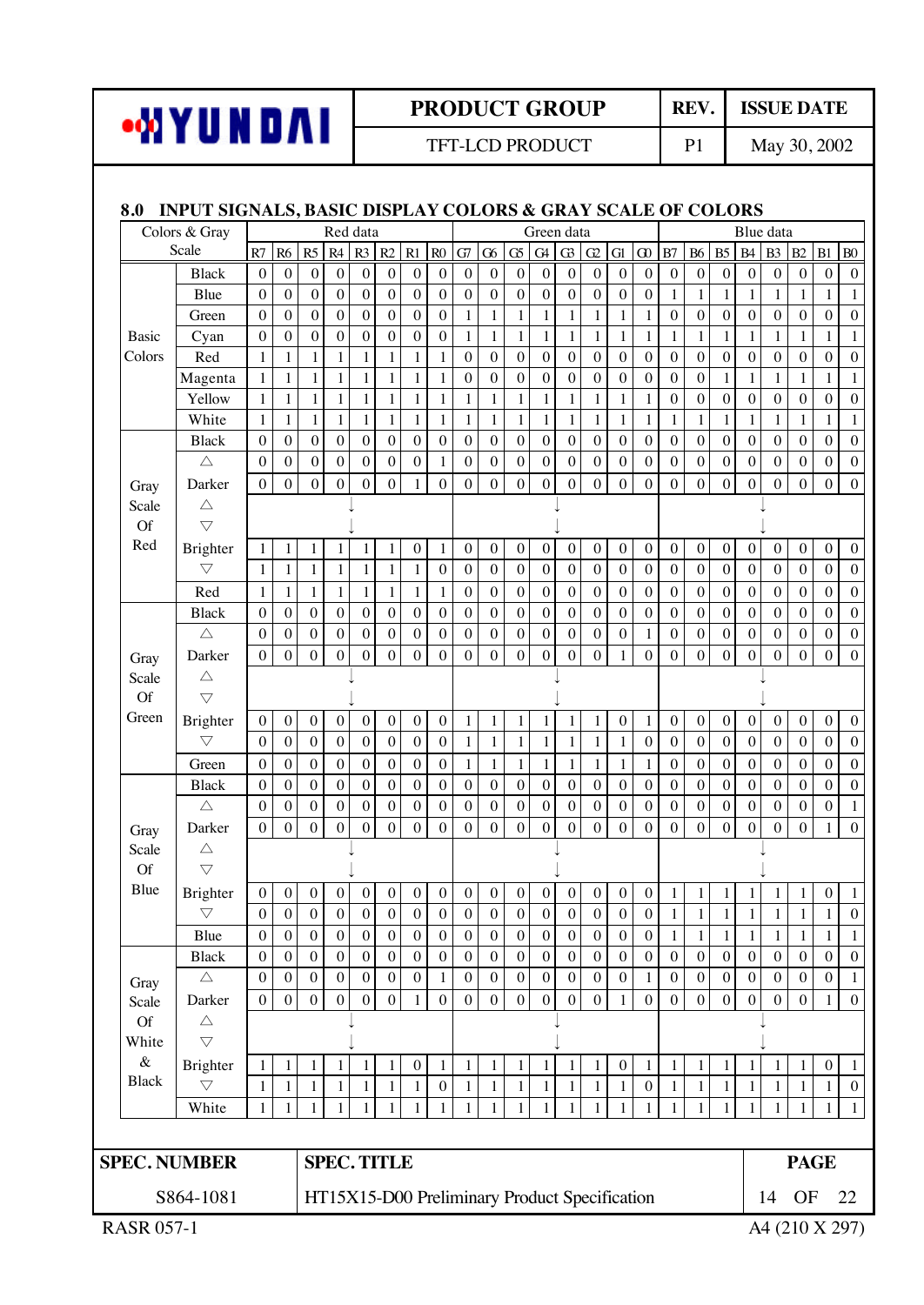|                                                                                                                           | <b>PRODUCT GROUP</b>                                                                                                                                                                                                                                       | REV.                        | <b>ISSUE DATE</b>                |  |  |  |
|---------------------------------------------------------------------------------------------------------------------------|------------------------------------------------------------------------------------------------------------------------------------------------------------------------------------------------------------------------------------------------------------|-----------------------------|----------------------------------|--|--|--|
|                                                                                                                           | <b>WYUNDAI</b><br>TFT-LCD PRODUCT<br>May 30, 2002<br>P <sub>1</sub>                                                                                                                                                                                        |                             |                                  |  |  |  |
| <b>9.0 POWER SEQUENCE</b><br>shown in below                                                                               | To prevent a latch-up or DC operation of the LCD module, the power on/off sequence should be as                                                                                                                                                            |                             |                                  |  |  |  |
| Power Supply<br>0V                                                                                                        | 0.9VDD<br>0.9VDD<br>0.1VDD<br>T <sub>1</sub><br>T <sub>5</sub>                                                                                                                                                                                             | $0.1$ VDD<br>T <sub>6</sub> |                                  |  |  |  |
| Interface Signal<br>0V                                                                                                    | Valid<br>T <sub>3</sub><br>T4                                                                                                                                                                                                                              |                             |                                  |  |  |  |
| Back-light                                                                                                                | 0V                                                                                                                                                                                                                                                         |                             |                                  |  |  |  |
| $0 < T1 \leq 10$ ms<br>$0 < T2 \leq 50$ ms<br>$100 \text{ ms } \leq T3, T4$<br>$0 < T5 \le 50$ ms<br>$1 \text{ sec} <$ T6 |                                                                                                                                                                                                                                                            |                             |                                  |  |  |  |
| Notes:<br>impedance.                                                                                                      | 1. When the power supply VDD is 0V, Keep the level of input signals on the low or keep high<br>2. Do not keep the interface signal high impedance when power is on.<br>3. Back Light must be turn on after power for logic and interface signal are valid. |                             |                                  |  |  |  |
| <b>SPEC. NUMBER</b>                                                                                                       | <b>SPEC. TITLE</b>                                                                                                                                                                                                                                         |                             | <b>PAGE</b>                      |  |  |  |
| S864-1081<br><b>RASR 057-1</b>                                                                                            | HT15X15-D00 Preliminary Product Specification                                                                                                                                                                                                              |                             | OF<br>15<br>22<br>A4 (210 X 297) |  |  |  |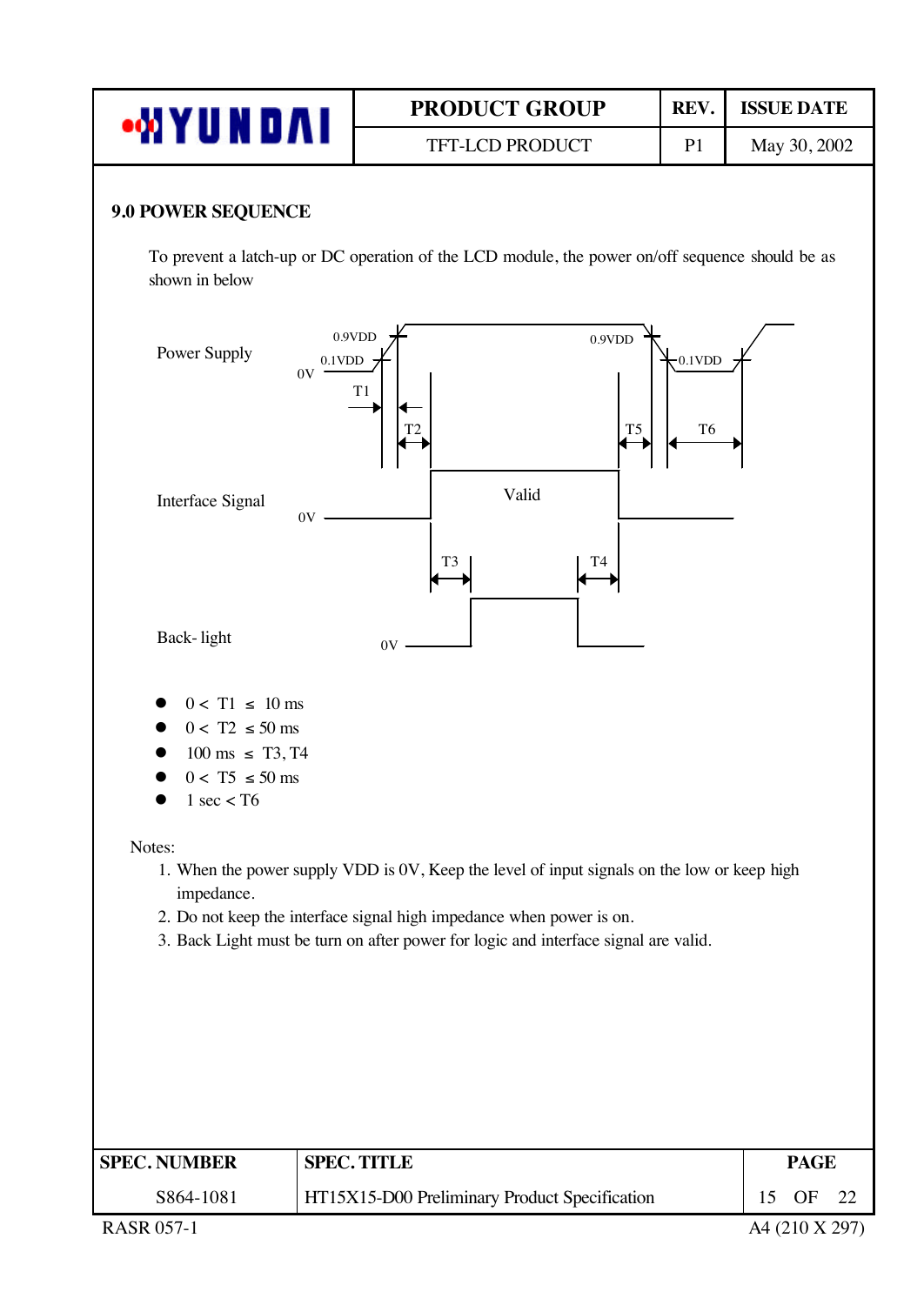| oM \<br>N D A<br><b>AU</b> | <b>PRODUCT GROUP</b> | <b>REV</b> | <b>ISSUE DATE</b> |
|----------------------------|----------------------|------------|-------------------|
|                            | TFT-LCD PRODUCT      |            | May 30, 2002      |

#### **10.0 MECHANICAL CHARACTERISTICS**

10.1 Dimensional Requirements

FIGURE 6 shown in appendix shows mechanical outlines for the model.

| Parameter           | Specification                     | Unit   |
|---------------------|-----------------------------------|--------|
| Dimensional outline |                                   |        |
| Horizontal          | $331.6 \pm 0.5$                   | mm     |
| Vertical            | $254.7 \pm 0.5$                   |        |
| Thickness           | $12.7 \pm 0.3$                    |        |
| Weight              | 1,250 max.                        | gram   |
| Active area         | $304.128$ (H) $\times$ 228.096(V) | mm     |
| Pixel pitch         | $0.297(H) \times 0.297(V)$        | mm     |
| Number of pixels    | $1024(H) \times 768(V)$           | pixels |

10.2 Mounting

See FIGURE 5 shown in appendix

#### 10.3 Anti-Glare and Polarizer Hardness.

The surface of the LCD has an anti-glare coating to minimize reflection and a coating to reduce scratching.

#### 10.4 Light Leakage

There shall not be visible light from the back-lighting system around the edges of the screen as seen from a distance 50 cm from the screen with an overhead light level of 400lux. The manufacture shall furnish limit samples of the panel showing the light leakage acceptable.

| <b>SPEC. NUMBER</b> | <b>SPEC. TITLE</b>                                   | PAGE            |      |  |
|---------------------|------------------------------------------------------|-----------------|------|--|
| S864-1081           | <b>HT15X15-D00 Preliminary Product Specification</b> | 16 <sup>1</sup> | - OF |  |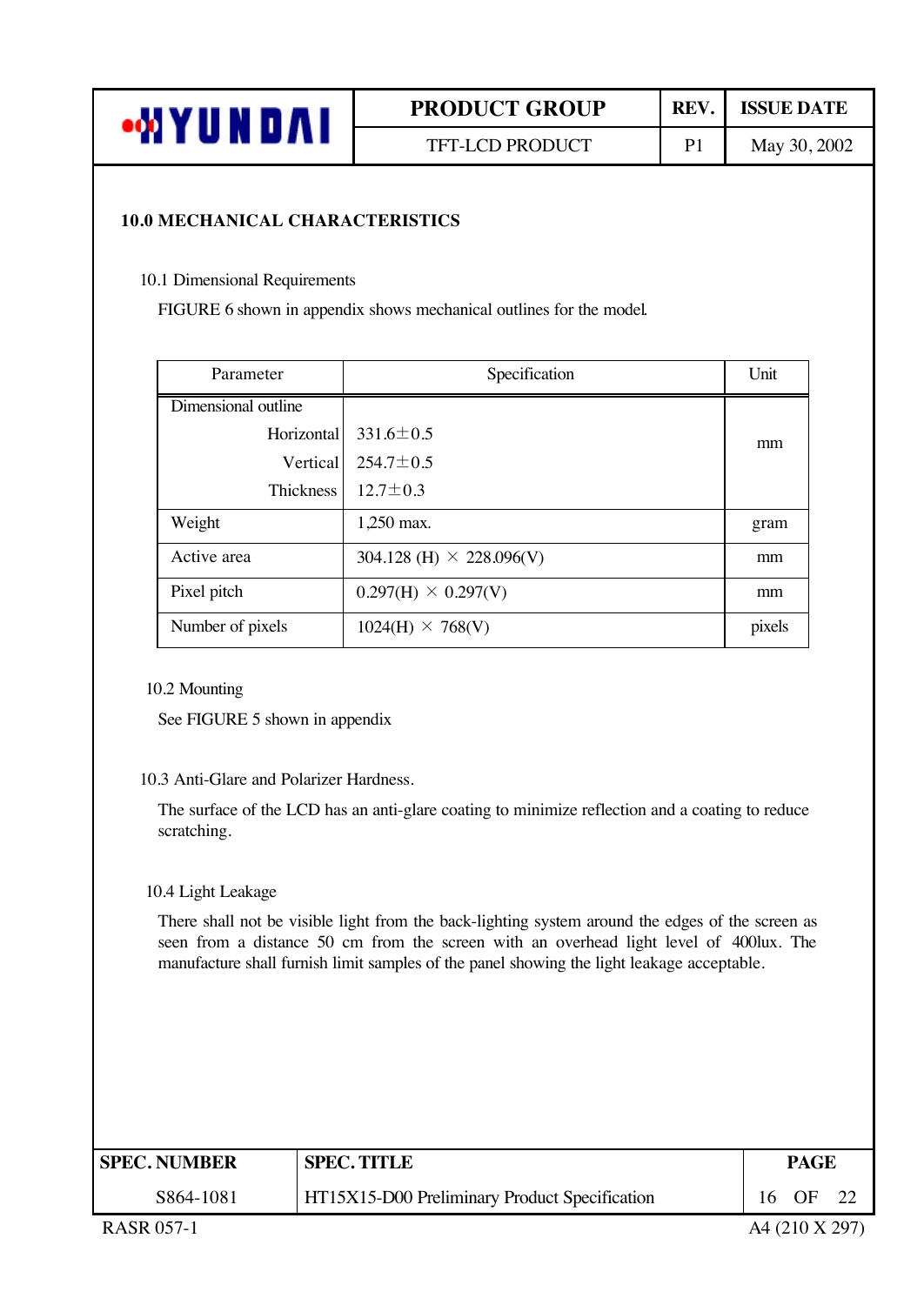

### TFT-LCD PRODUCT P1 May 30, 2002

#### **11.0 RELIABILITY TEST**

| N <sub>o</sub> | <b>Test Items</b>                                  | Conditions                                                                                                |
|----------------|----------------------------------------------------|-----------------------------------------------------------------------------------------------------------|
| $\mathbf{1}$   | High temperature storage test                      | Ta = $60 °C$ , 240 hrs                                                                                    |
| $\overline{2}$ | Low temperature storage test                       | Ta = -20 $^{\circ}$ C, 240 hrs                                                                            |
| 3              | High temperature & high humidity<br>operation test | Ta = 50 °C, 80 %RH, 240 hrs                                                                               |
| $\overline{4}$ | High temperature operation test                    | Ta = 50 $^{\circ}$ C, 240 hrs                                                                             |
| 5              | Low temperature operation test                     | Ta = $0 °C$ , 240 hrs                                                                                     |
| 6              | Thermal shock                                      | Ta = -20 °C $\leftrightarrow$ 60 °C (30 min), 100 cycle                                                   |
| $\overline{7}$ | Vibration test<br>(non-operating)                  | Frequency : $10 \sim 300$ Hz<br>Gravity/AMP : 1.5G<br>Period<br>$: X, Y, Z$ 30 min                        |
| 8              | Shock test<br>(non-operating)                      | Gravity<br>:150G<br>Pulse width<br>: 6ms, half sine wave<br>$\pm X, \pm Y, \pm Z$ Once for each direction |
| 9              | Electrostatic discharge test                       | Air<br>: 150 pF, $330\Omega$ , 15KV<br>Contact<br>: 150 pF, $330 \Omega$ , 8KV                            |

| <b>SPEC. NUMBER</b> | <b>SPEC. TITLE</b>                            |                | PAGE |  |
|---------------------|-----------------------------------------------|----------------|------|--|
| S864-1081           | HT15X15-D00 Preliminary Product Specification | OF             |      |  |
| RASR 057-1          |                                               | A4 (210 X 297) |      |  |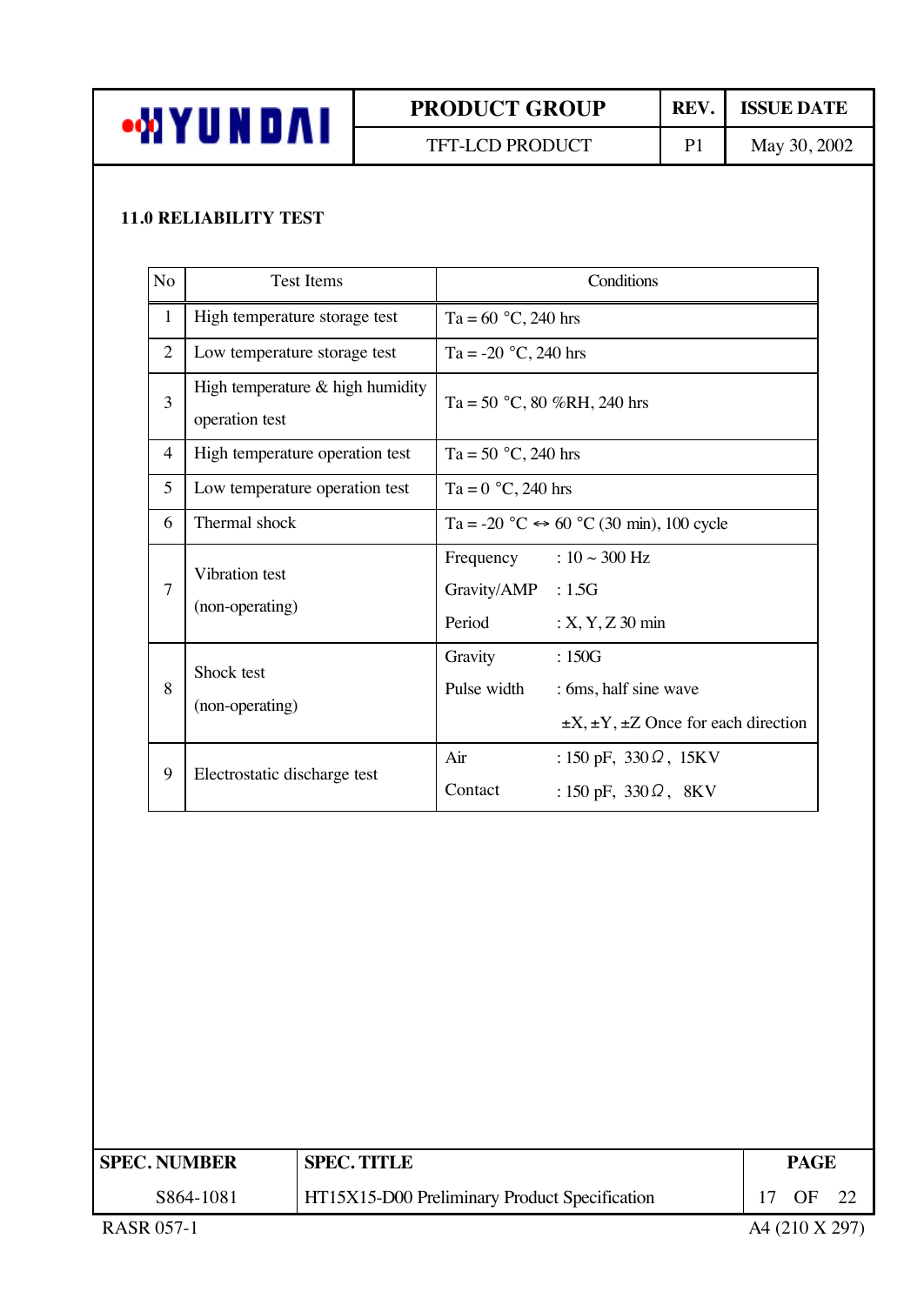| ∙MYUND∧I |  |
|----------|--|
|----------|--|

#### **12.0 HANDLING & CAUTIONS**

12.1 Cautions when taking out the module

• Pick the pouch only, when taking out module from a shipping package.

12.2 Cautions for handling the module

- ü As the electrostatic discharges may break the LCD module, handle the LCD module with care. Peel a protection sheet off from the LCD panel surface as slowly as possible.
- ü As the LCD panel and backlight element are made from fragile glass material, impulse and pressure to the LCD module should be avoided.
- As the surface of the polarizer is very soft and easily scratched, use a soft dry cloth without chemicals for cleaning.
- ü Do not pull the interface connector in or out while the LCD module is operating.
- Put the module display side down on a flat horizontal plane.
- Handle connectors and cables with care.

12.3 Cautions for the operation

- ü When the module is operating, do not lose MCLK, DE signals. If any one of these signals were lost, the LCD panel would be damaged.
- ü Obey the supply voltage sequence. If wrong sequence were applied, the module would be damaged.
- 12.4 Cautions for the atmosphere
	- ü Dewdrop atmosphere should be avoided.
	- ü Do not store and/or operate the LCD module in a high temperature and/or humidity atmosphere. Storage in an electro-conductive polymer-packing pouch and under relatively low temperature atmosphere is recommended.
- 12.5 Cautions for the module characteristics
	- Do not apply fixed pattern data signal to the LCD module at product aging.
	- Applying fixed pattern for a long time may cause image sticking.

12.6 Other cautions

- ü Do not disassemble and/or re-assemble LCD module.
- Do not re-adjust variable resistor or switch etc.
- ü When returning the module for repair or etc, please pack the module not to be broken. We recommend using the original shipping packages.

| <b>SPEC. NUMBER</b> | <b>SPEC. TITLE</b>                                   |    | <b>PAGE</b> |  |  |
|---------------------|------------------------------------------------------|----|-------------|--|--|
| S864-1081           | <b>HT15X15-D00 Preliminary Product Specification</b> | 18 | OF          |  |  |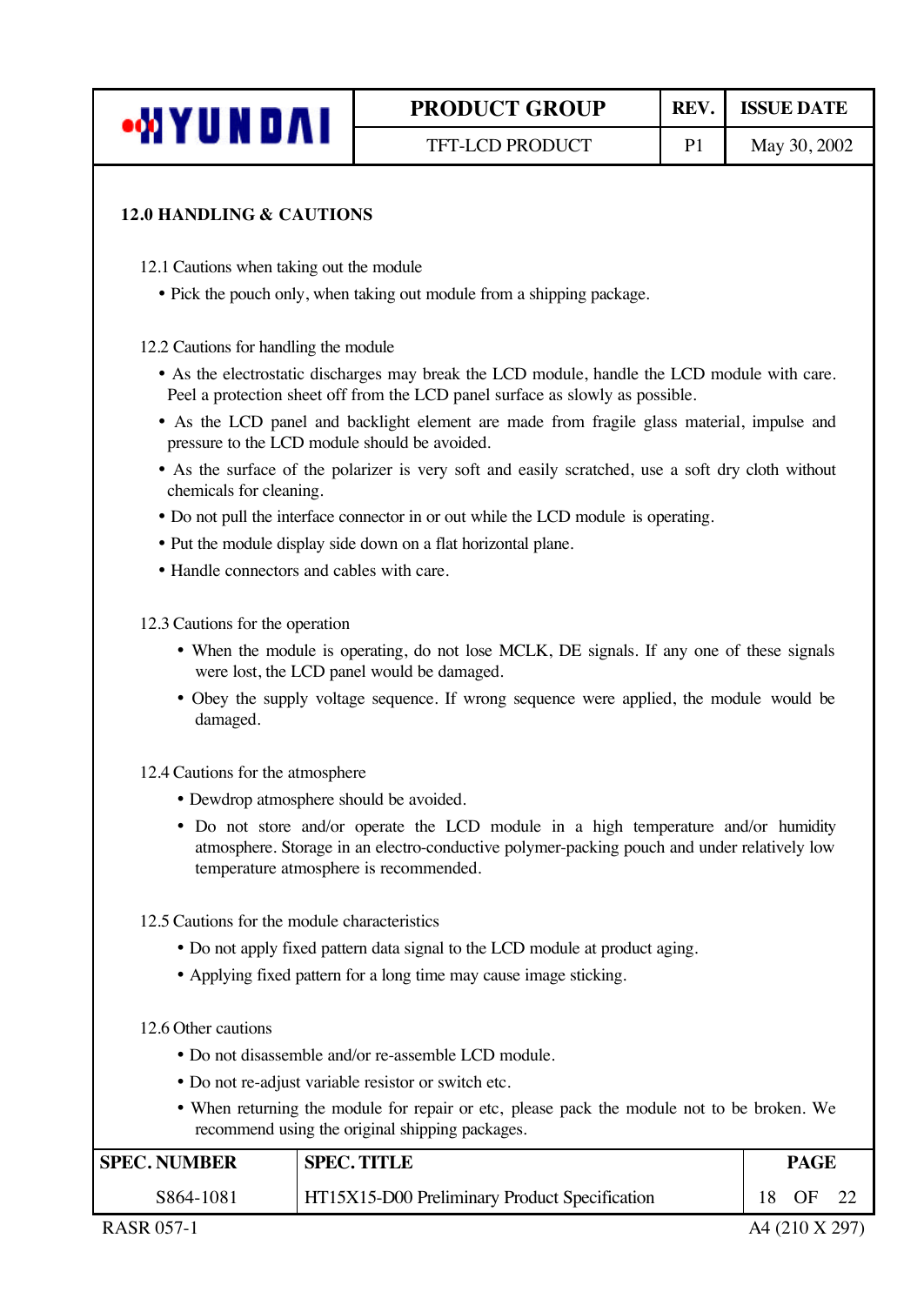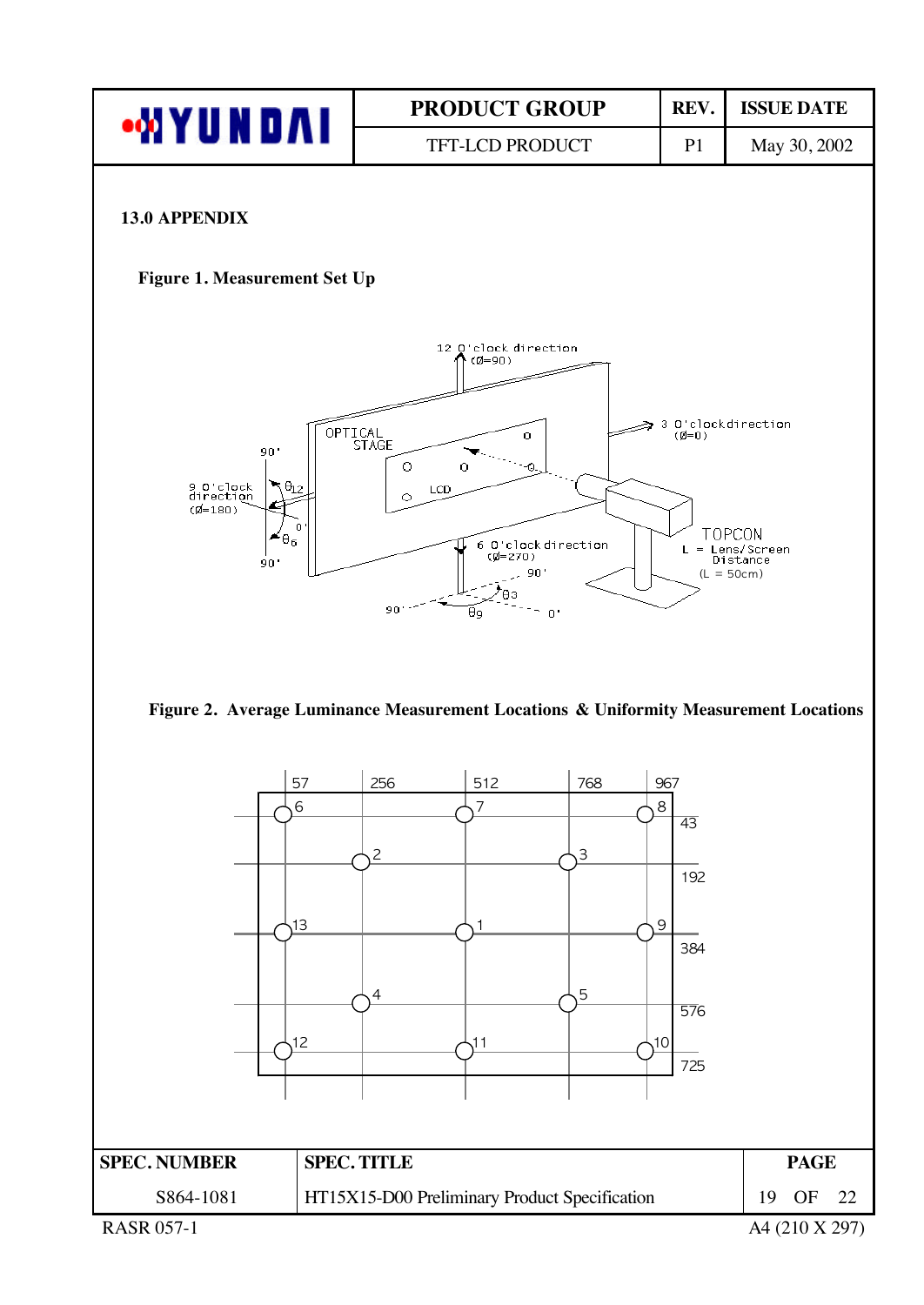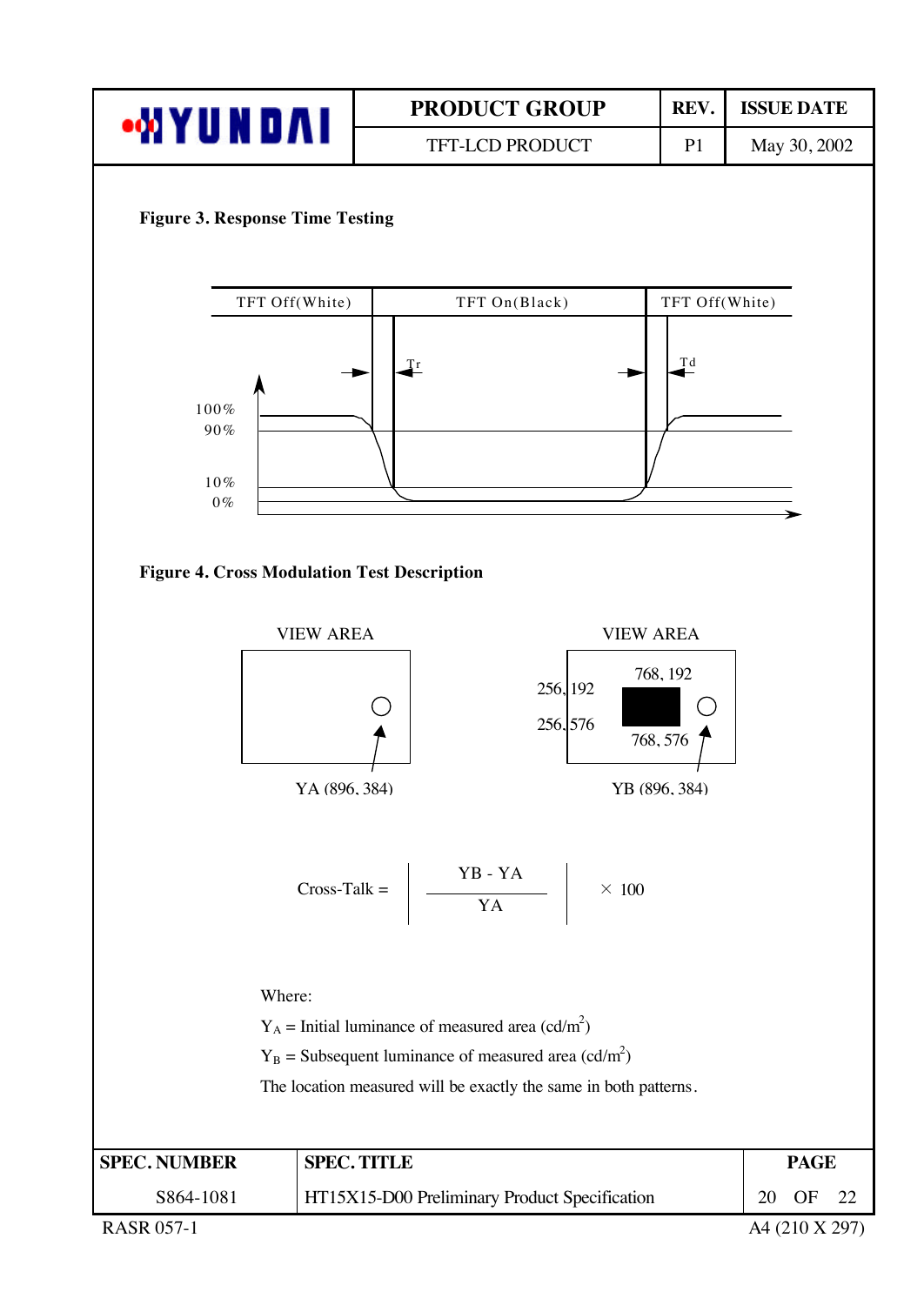